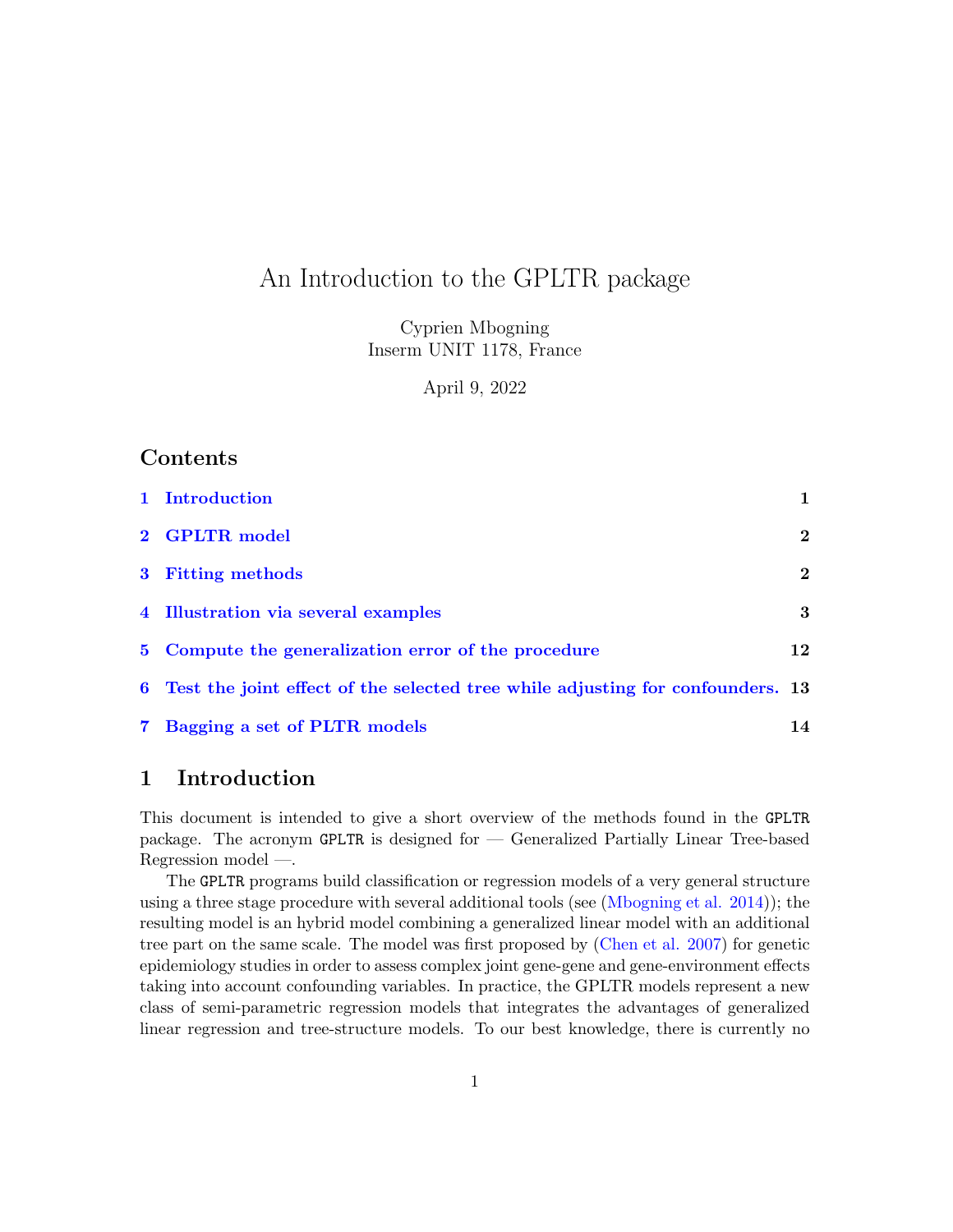implemented package dealing with this kind of model. The available classical tree-based methods do not provide a way for controlling confounding factors outside the tree part (the final tree is generally a mixture of confounders and explanatory variables lacking of clear interpretation and resulting in a distorted joint effect).

We also proposed an ensemble method (see [\(Mbogning et al. 2015\)](#page-23-2)), mainly the bagging, to address a classical concern of tree-based methods, their instability. the Bagged GPLTR is proposed with several scores of variable importance for prediction and variable selection in the framework of the GPLTR model.

# <span id="page-1-0"></span>2 GPLTR model

Denote Y the outcome of interest,  $X$  a set of confounding variables, and  $G$  the explanatory variables. The model fitted inside the GPLTR package is specified by:

<span id="page-1-2"></span>
$$
g\left(\mathbb{E}\left(\mathbf{Y}|\mathbf{X},\mathbf{G}\right)\right)=\mathbf{X}'\theta+\beta_T F\left(T\left(\mathbf{G}\right)\right),\tag{1}
$$

where  $q(\cdot)$  is a known link function (generalized linear model),  $F(T(\mathbf{Z}))$  is a vector of indicator variables representing the leaves of the tree  $T(\mathbf{G})$ .

The variables considered in the linear part (confounding variables or variables we wish to control) of the model [\(1\)](#page-1-2) have a direct impact on the structure of the tree, beginning by the split criterion and ending by the pruning procedure.

## <span id="page-1-1"></span>3 Fitting methods

The method we used in this package to fit the model [\(1\)](#page-1-2) can be summarized into three major steps:

- Step1 Fit the linear part and build a maximal tree within an iterative procedure by playing on several offsets terms. The nodes of the tree are splitted by maximizing a deviance criterion, while an intercept coefficient is fitted inside the node using the corresponding glm with the linear part considered as offset.
- Step2 In order to prune back the maximal tree obtained previously, we use a forward procedure to build a sequence of nested subtrees.
- Step3 The optimal tree is selected, using either a BIC criterion, a AIC criterion, a K-fold Cross-validation procedure on the underlying GPLTR models corresponding to the nested trees sequence. The original parametric bootstrap test procedure proposed by Chen et al. is also available.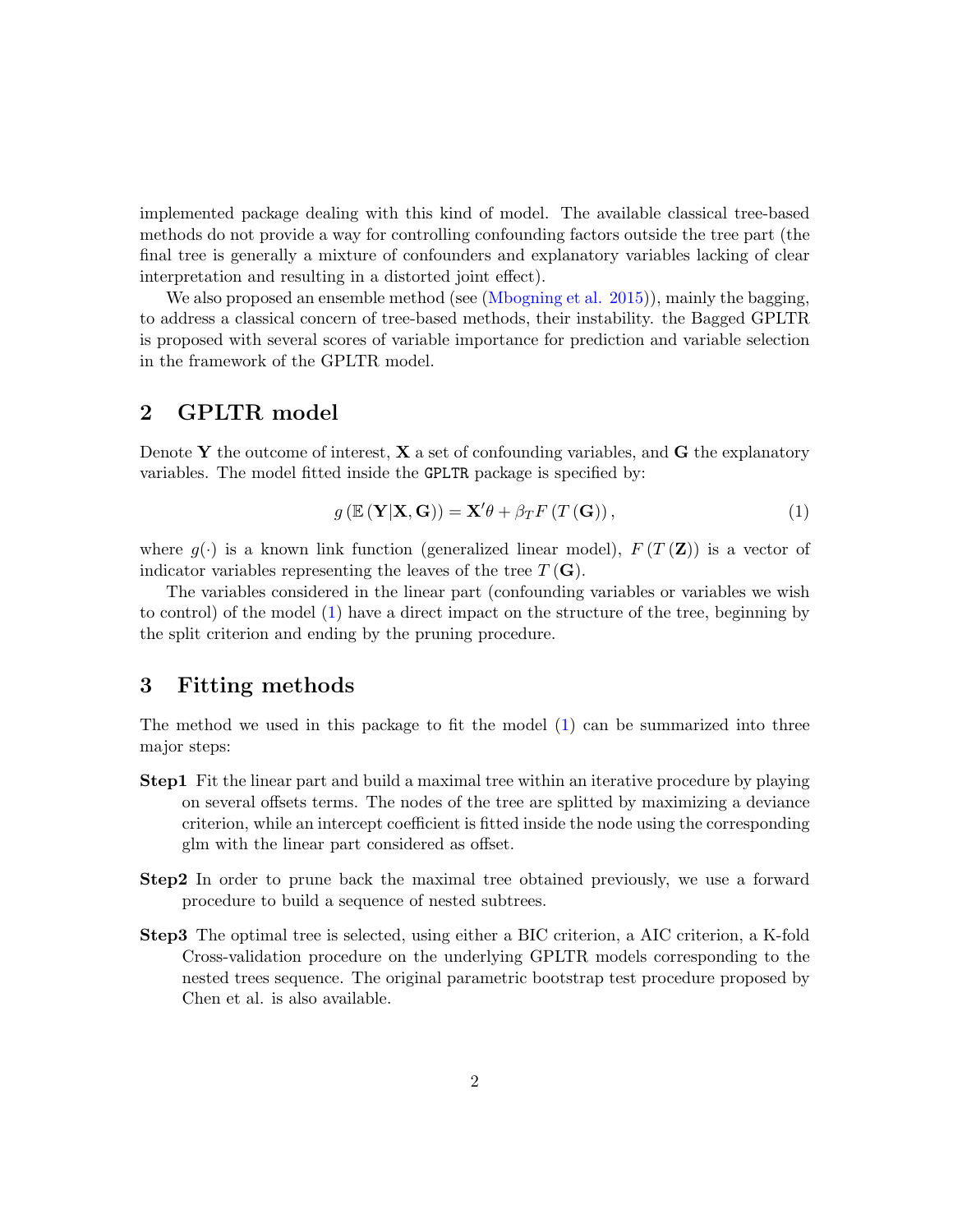We further propose a procedure to test the joint effect of the selected tree while adjusting for confounders. The users are encouraged to read the recent paper of [\(Mbogning et al.](#page-23-0) [2014\)](#page-23-0) for a more thorough explanation about the model and the methods.

Table [\(1\)](#page-2-1) represents a brief summary of the main functions available inside the GPLTR package. A more complete description is available inside the package documentation.

<span id="page-2-1"></span>

|                     | Table 1: Main function in the GPLTR package                                     |  |  |
|---------------------|---------------------------------------------------------------------------------|--|--|
| Function            | Description                                                                     |  |  |
| pltr.g.             | Fit an unprunned pltr model                                                     |  |  |
| best.tree.BIC.AIC   | Prunned back the unprunned pltr with a BIC or AIC criterion                     |  |  |
| best.tree.CV        | Prunned back the unprunned pltr with a CV procedure                             |  |  |
|                     |                                                                                 |  |  |
| best.tree.bootstrap | prunned back the unprunned pltr with a parametric bootstrap procedure           |  |  |
|                     |                                                                                 |  |  |
| p.val.tree          | Test the joint effect of the selected tree part while adjusting for confounders |  |  |
|                     |                                                                                 |  |  |
| bagging.pltr        | Aggregate a set of pltr models                                                  |  |  |
|                     |                                                                                 |  |  |
| predict_bagg.pltr   | Predict new features with bagging pltr predictor                                |  |  |
|                     |                                                                                 |  |  |
| <b>VIMPBAG</b>      | compute several variable importance score with the bagging pltr predictor       |  |  |

## <span id="page-2-0"></span>4 Illustration via several examples

In the following, we will present the results obtained on the publicly available "burn" Data Set (Times to Infection for Burn Patients from the book of Klein and Moeschberger [\(Klein](#page-23-3) [and Moeschberger 2003\)](#page-23-3)). This dataset comes from a study [\(Ichida et al. 1993\)](#page-23-4) that evaluates a protocol change in disinfectant practices for a cohort of 154 patients. A complete description of the data is also available inside the GPLTR package documentation.

In this example, the dependent variable is the administration of prophylactic antibiotic treatment  $(D2: yes/no)$ , the confounding variable is the gender  $(Z2: male/female)$  and the potential explanatory variables are: ethnicity, severity of the burn as measured by percentage of total surface area of body burned, burn site (head, buttocks, trunk, upper legs, lower legs, respiratory tract), and type of burn (chemical, scald, electric, flame). In this analysis, we included gender as a confounding factor since this factor has already been described as related to infections among burn patients [\(Wisplinghoff et al. 1999\)](#page-23-5). Such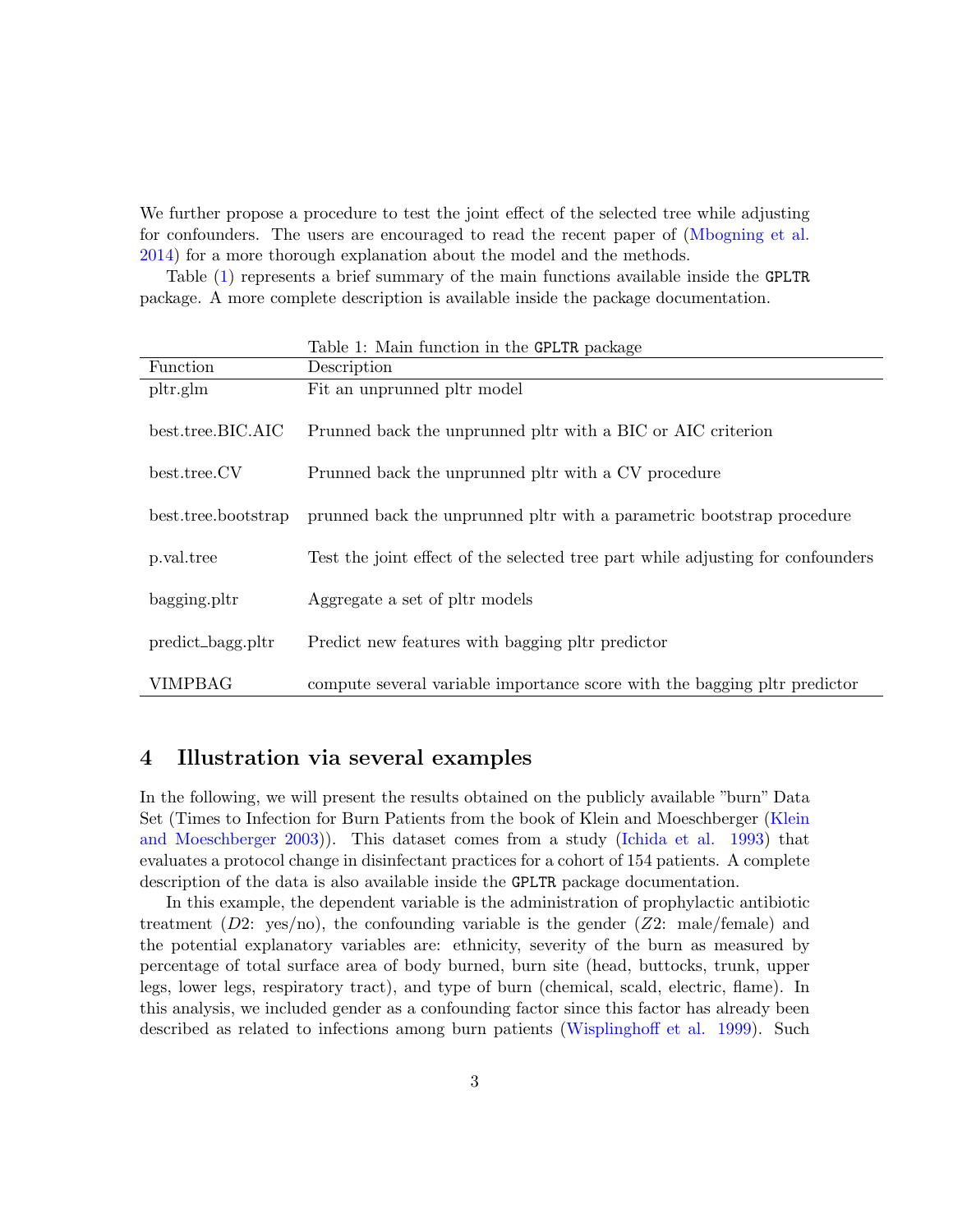adjustment for confounders cannot be performed within the classical CART framework.

#### Results obtained with the classical CART algorithm

First of all, we have fitted a classical tree model on the dependent variable D2, using the CART algorithm [\(Breiman et al. 1984\)](#page-23-6) via the 'rpart' routines [\(Therneau and Atkinson](#page-23-7) [2013\)](#page-23-7) of the R software:

```
> data(burn)
> head(burn, n = 10)
  Obs Z1 Z2 Z3 Z4 Z5 Z6 Z7 Z8 Z9 Z10 Z11 T1 D1 T2 D2 T3 D3
1 1 0 0 0 15 0 0 1 1 0 0 2 12 0 12 0 12 0
2 2 0 0 1 20 0 0 1 0 0 0 4 9 0 9 0 9 0
3 3 0 0 1 15 0 0 0 1 1 0 2 13 0 13 0 7 1
4 4 0 0 0 20 1 0 1 0 0 0 2 11 1 29 0 29 0
5 5 0 0 1 70 1 1 1 1 0 0 2 28 1 31 0 4 1
6 6 0 0 1 20 1 0 1 0 0 0 4 11 0 11 0 8 1
7 7 0 0 1 5 0 0 0 0 0 1 4 12 0 12 0 11 1
8 8 0 0 1 30 1 0 1 1 0 0 4 8 1 34 0 4 1
9 9 0 0 1 25 0 1 0 1 1 0 4 10 1 53 0 4 1
10 10 0 0 1 20 0 1 0 1 0 0 4 7 0 1 1 7 0
> rpart.burn <- rpart(D2 \degree Z1 + Z2 + Z3 + Z4 + Z5 + Z6 + Z7 + Z8 + Z9
                 + Z10 + Z11, data = burn, method = "class")
> print(rpart.burn)
n= 154
node), split, n, loss, yval, (yprob)
     * denotes terminal node
 1) root 154 63 0 (0.5909091 0.4090909)
  2) Z4< 16.5 67 17 0 (0.7462687 0.2537313) *
  3) Z4>=16.5 87 41 1 (0.4712644 0.5287356)
    6) Z10< 0.5 52 21 0 (0.5961538 0.4038462)
     12) Z2< 0.5 41 13 0 (0.6829268 0.3170732)
       24) Z5>=0.5 18 3 0 (0.8333333 0.1666667) *
       25) Z5< 0.5 23 10 0 (0.5652174 0.4347826)
        50) Z6< 0.5 11 3 0 (0.7272727 0.2727273) *
        51) Z6>=0.5 12 5 1 (0.4166667 0.5833333) *
     13) Z2>=0.5 11 3 1 (0.2727273 0.7272727) *
    7) Z10>=0.5 35 10 1 (0.2857143 0.7142857) *
```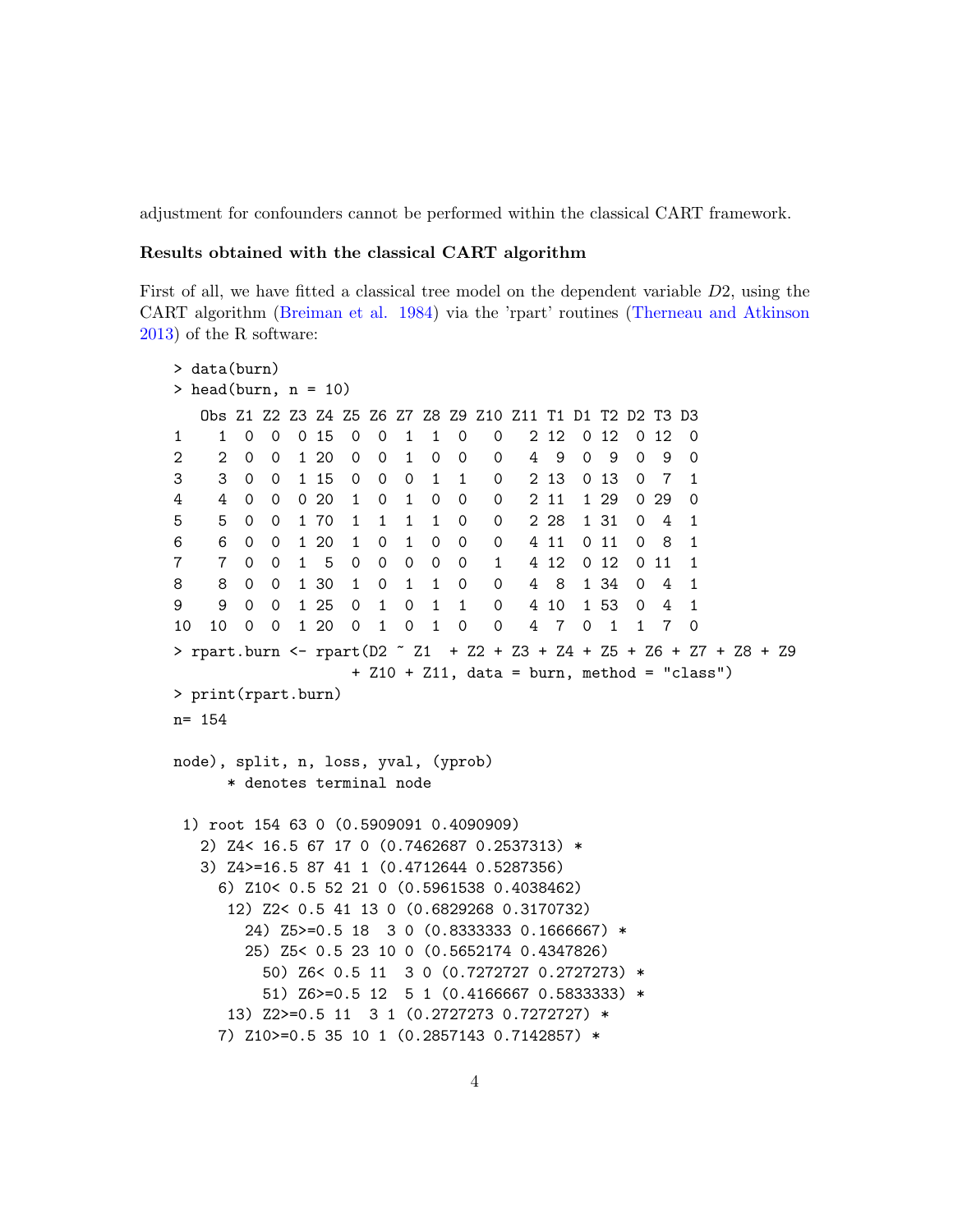

<span id="page-4-0"></span>Figure 1: Tree obtained on the burn dataset with rpart.

```
> #par(mar = rep(0.1, 4))
>
> plot(rpart.burn)
> text(rpart.burn, xpd = TRUE, cex = .6, use.n = TRUE)
```
Figure [\(1\)](#page-4-0) represents the tree obtained using the classical CART algorithm.

The tree is built by the following process: first the single variable is found which best splits the data into two groups (via the Gini index in the example). The data is separated, and then this process is applied separately to each sub-group, and so on recursively until the subgroups either reach a minimum size or until no improvement can be made.

### Results obtained with our proposed method within the GPLTR package

A logistic partially linear tree-based regression model is fitted by using our proposed method: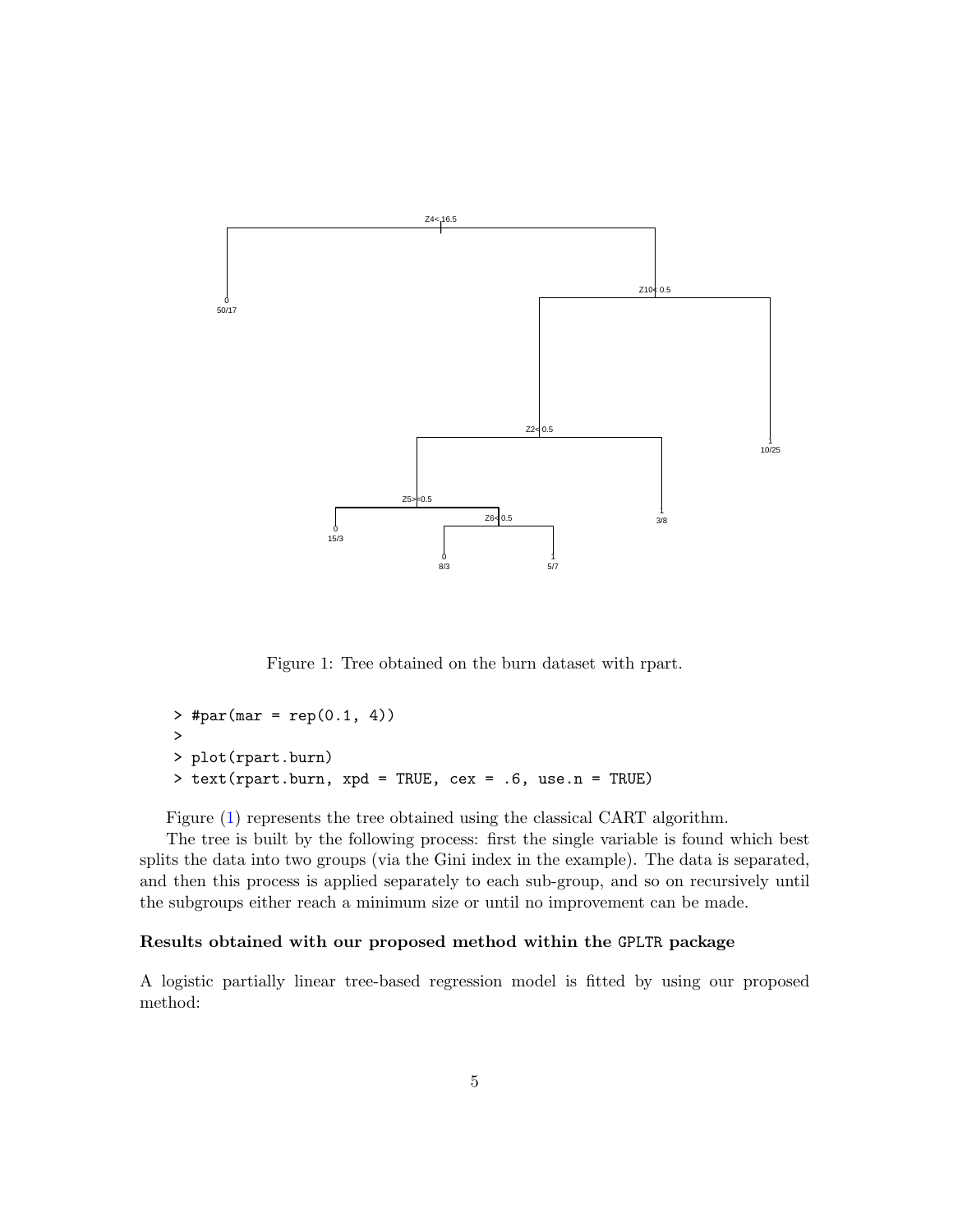```
> ## use example(GPLTR) to have a brief overview of the contain of the package.
>
> ## fit the PLTR model after adjusting on gender (Z2) using the proposed method
> ## ?GPLTR or ?pltr.glm to access the help section
>
> ## setting the parameters
>
> args.rpart <- list(minbucket = 10, maxdepth = 4, cp = 0,
                        max compete = 0, maxsurrogate = 0> family <- "binomial"
> X.names = "Z2"> Y.name = "D2"
> G.names = c('Z1','Z3','Z4','Z5','Z6','Z7','Z8','Z9','Z10','Z11')
> ## Build the maximal tree with an adjustment on gender (Z2)
>
> pltr.burn <- pltr.glm(burn, Y.name, X.names, G.names, args.rpart =
                        args.rpart, family = family,iterMax =8, iterMin = 6,
                          verbose = TRUE)
Iteration process...
Iteration 1 in PLTR; Diff_norm_gamma = 0.3450989
Iteration 2 in PLTR; Diff_norm_gamma = 0.1035102
Iteration 3 in PLTR; Diff_norm_gamma = 0.1555209
Iteration 4 in PLTR; Diff_norm_gamma = 0.04005871
Iteration 5 in PLTR; Diff_norm_gamma = 0.01202298
Iteration 6 in PLTR; Diff_norm_gamma = 0.003612611
Iteration 7 in PLTR; Diff_norm_gamma = 0.001085865
Iteration 8 in PLTR; Diff_norm_gamma = 0.0003264183
End of iteration process
Number of iterations: 8
> ## Prunned back the maximal tree using either the BIC or the AIC criterion
>
> pltr.burn_prun <- best.tree.BIC.AIC(xtree = pltr.burn$tree, burn, Y.name,
                          X.names, family = family, verbose = FALSE)
> ## Summary of the selected tree by a BIC criterion
>
> summary(pltr.burn_prun$tree$BIC)
Call:
rpart(formula = as.format(a,base(Y.name, " " " , paste(G.name,
```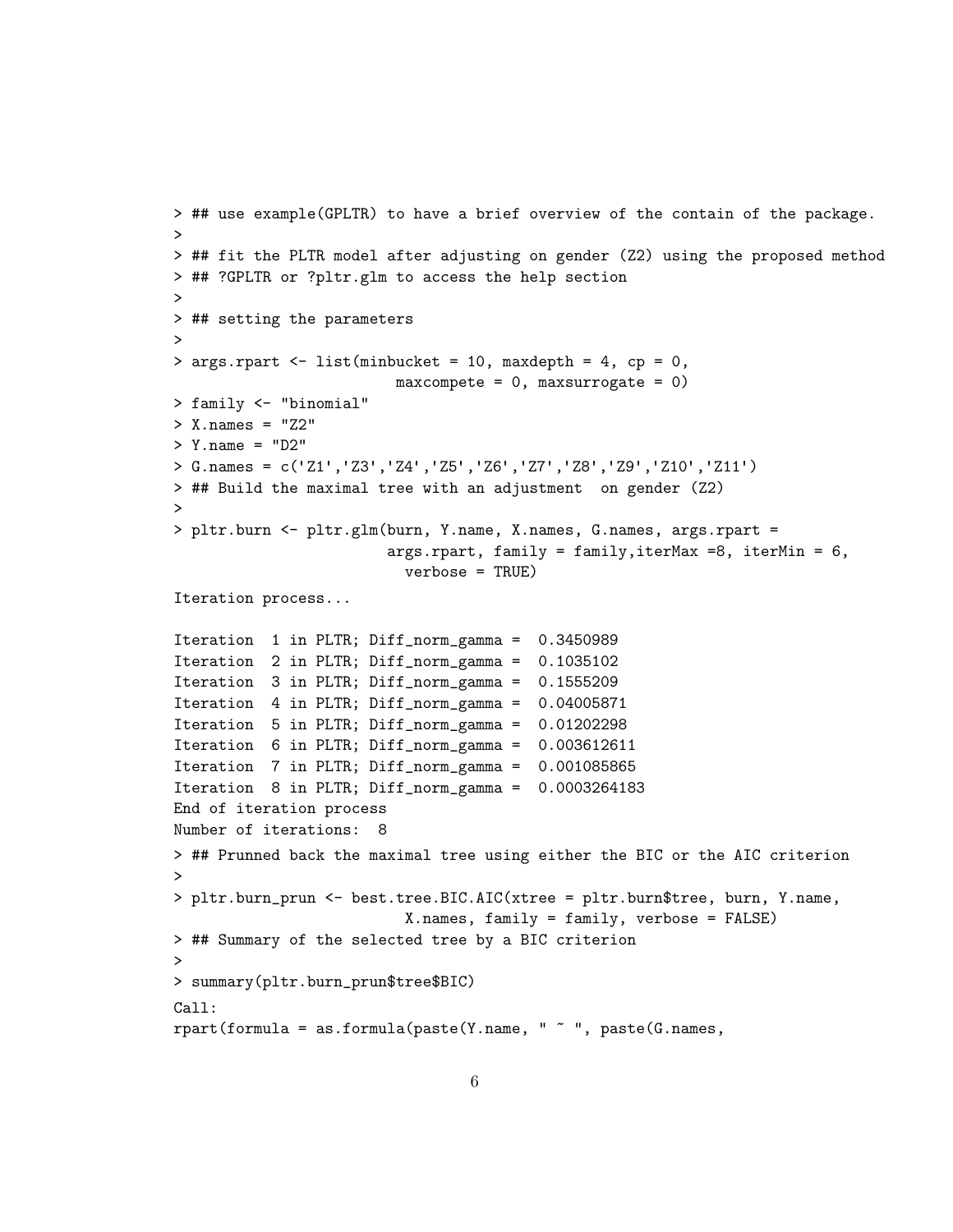```
collapse = " + "), paste("+ offset(offsetX)"))), data = eval(parse(text = paste("dat
   product, "hat_gamma)"))), method = method, control = args.rpart)
  n= 154
           CP nsplit rel error
1 0.0604978419 0 1.0000000
2 0.0408578707 1 0.9395022
3 0.0318009580 2 0.8986443
4 0.0261741219 3 0.8668433
5 0.0147618258 5 0.8144951
6 0.0073443205 6 0.7997333
7 0.0025318226 7 0.7923889
8 0.0002897679 8 0.7898571
9 0.0000000000 9 0.7895673
Variable importance
 Z1 Z4 Z10 Z6 Z5
 36 30 19 11 3
Node number 1: 154 observations, complexity param=0.06049784
events = 63, coef = -0.6005625, deviance = 202.69720left son=2 (64 obs) right son=3 (90 obs)
  Primary splits:
      Z4 < 15.5 to the left, improve=12.26274, (0 missing)
Node number 2: 64 observations, complexity param=0.03180096
events = 16, \text{coef} = -1.3621820, deviance = 71.21259
  left son=4 (25 obs) right son=5 (39 obs)
  Primary splits:
      Z1 < 0.5 to the left, improve=6.445964, (0 missing)
Node number 3: 90 observations, complexity param=0.04085787
events = 47, \text{coef} = -0.1251768, deviance = 119.22180
  left son=6 (55 obs) right son=7 (35 obs)
  Primary splits:
      Z10 < 0.5 to the left, improve=8.281774, (0 missing)
Node number 4: 25 observations
events = 2, \text{coef} = -2.6717880, deviance = 14.89458
```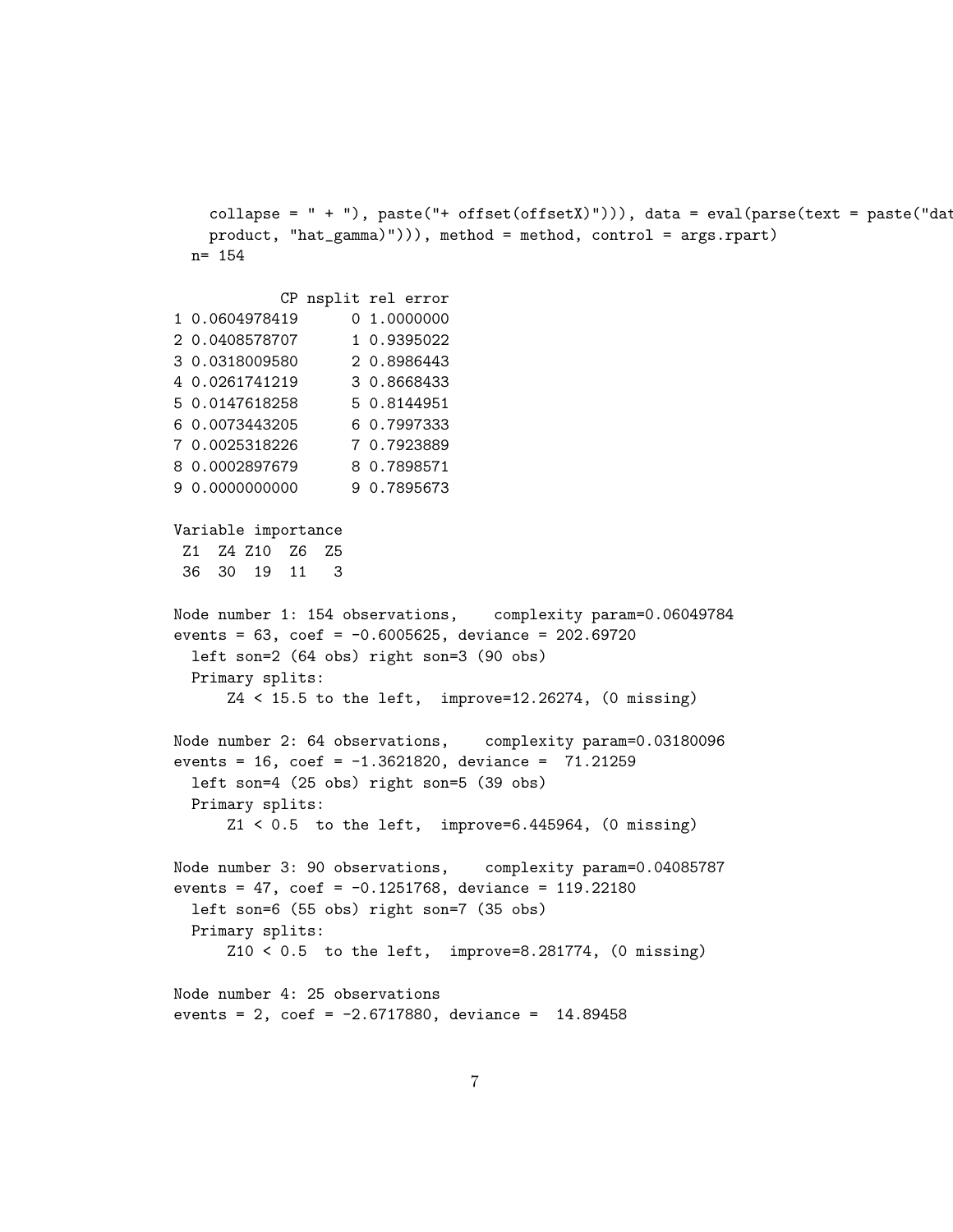```
Node number 5: 39 observations
events = 14, \text{coef} = -0.8618721, deviance = 49.87204
Node number 6: 55 observations, complexity param=0.02617412
events = 22, \cot = -0.6175948, deviance = 68.93242left son=12 (37 obs) right son=13 (18 obs)
 Primary splits:
     Z6 \leq 0.5 to the left, improve=4.886466, (0 missing)
Node number 7: 35 observations
events = 25, coef = 0.6995323, deviance = 42.00763
Node number 12: 37 observations, complexity param=0.02617412
events = 11, \text{coef} = -1.0794600, deviance = 42.43535
  left son=24 (20 obs) right son=25 (17 obs)
 Primary splits:
     Z1 < 0.5 to the left, improve=5.724374, (0 missing)
Node number 13: 18 observations
events = 11, coef = 0.2519882, deviance = 21.61060
Node number 24: 20 observations
events = 3, \text{coef} = -2.0596390, deviance = 14.90882
Node number 25: 17 observations
events = 8, coef = -0.2338515, deviance = 21.80216
> ## Summary of the final selected pltr model
\geq> summary(pltr.burn_prun$fit_glm$BIC)
Call:
glm(formula = xformula, family = family, data = xdata)
Deviance Residuals:
   Min 1Q Median 3Q Max
-1.9830 -0.8274 -0.3593 0.9052 2.3547
Coefficients:
                                                       Estimate
(Intercept) 0.6805
```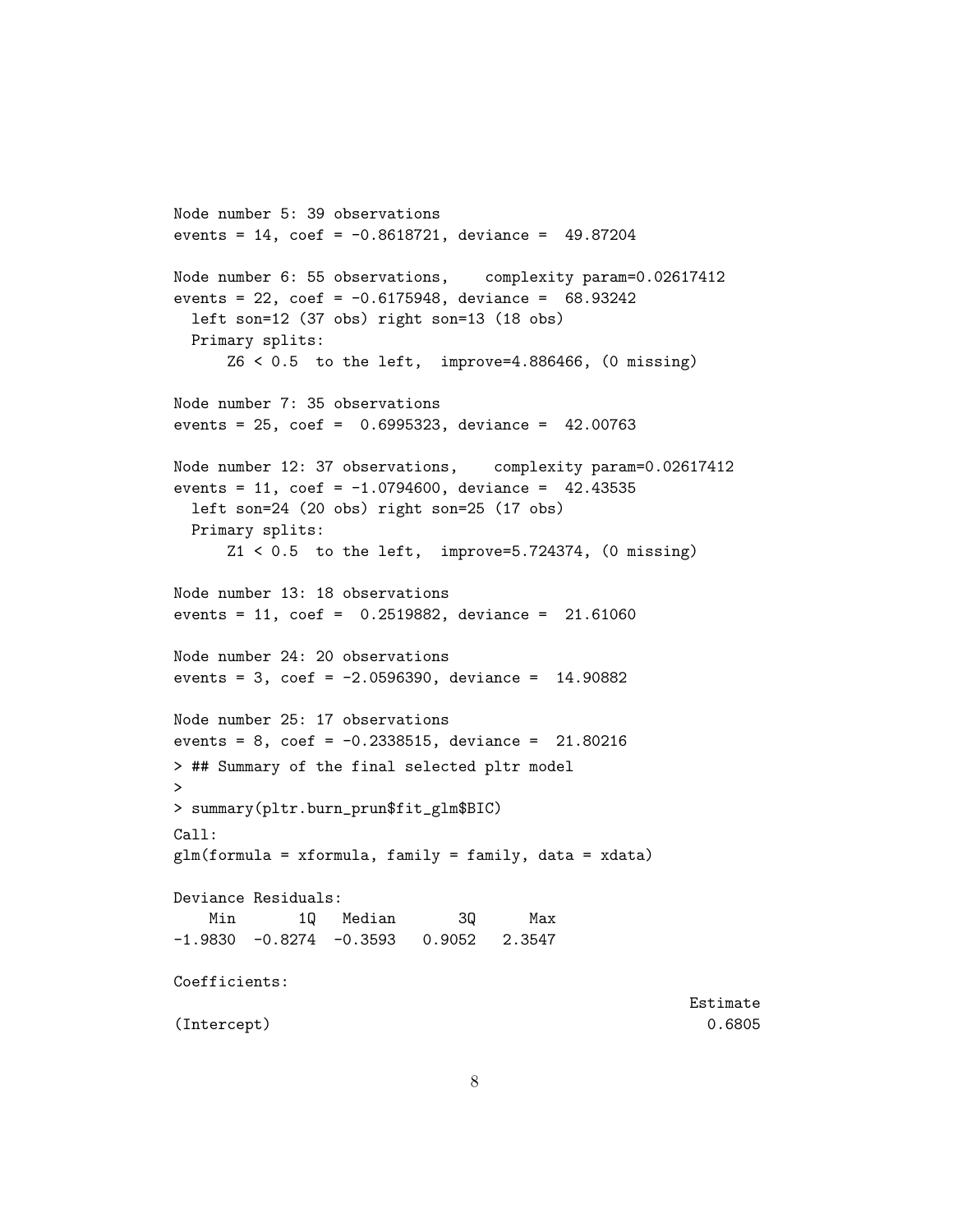```
Z2 \hspace{2.5cm} 1.1349as.integer(Z4 < 15.5 & Z1 < 0.5) -3.3883
as.integer(Z4 \leq 15.5 \& Z1 \geq 0.5) -1.5766
as.integer(Z4 >= 15.5 & Z10 < 0.5 & Z6 < 0.5 & Z1 < 0.5) -2.7869
as.integer(Z4 >= 15.5 & Z10 < 0.5 & Z6 < 0.5 & Z1 >= 0.5) -0.9263
as.integer(Z4 >= 15.5 & Z10 < 0.5 & Z6 >= 0.5) -0.4475Std. Error
(Intercept) 0.3882
Z2 \t\t 0.4686as.integer(Z4 < 15.5 & Z1 < 0.5) 0.8405
as.integer(Z4 < 15.5 & Z1 >= 0.5) 0.5175
as.integer(Z4 >= 15.5 & Z10 < 0.5 & Z6 < 0.5 & Z1 < 0.5) 0.7534
as.integer(Z4 >= 15.5 & Z10 < 0.5 & Z6 < 0.5 & Z1 >= 0.5) 0.6241
as.integer(Z4 >= 15.5 & Z10 < 0.5 & Z6 >= 0.5) 0.6238
                                       z value
(Intercept) 1.753
Z2 2.422
as.integer(Z4 < 15.5 & Z1 < 0.5) -4.031
as.integer(Z4 \leq 15.5 \& Z1 \geq 0.5) -3.047as.integer(Z4 >= 15.5 & Z10 < 0.5 & Z6 < 0.5 & Z1 < 0.5) -3.699
as.integer(Z4 >= 15.5 & Z10 < 0.5 & Z6 < 0.5 & Z1 >= 0.5) -1.484
as.integer(Z4 >= 15.5 & Z10 < 0.5 & Z6 >= 0.5) -0.717Pr(>|z|)(Intercept) 0.079594
Z2 0.015445
as.integer(Z4 < 15.5 & Z1 < 0.5) 5.54e-05
as.integer(Z4 < 15.5 & Z1 >= 0.5) 0.002315
as.integer(Z4 >= 15.5 & Z10 < 0.5 & Z6 < 0.5 & Z1 < 0.5) 0.000217
as.integer(Z4 >= 15.5 & Z10 < 0.5 & Z6 < 0.5 & Z1 >= 0.5) 0.137707
as.integer(Z4 >= 15.5 & Z10 < 0.5 & Z6 >= 0.5) 0.473180
(Intercept) .
Z2 \rightarrowas.integer(Z4 < 15.5 & Z1 < 0.5) ***
as.integer(Z4 < 15.5 & Z1 >= 0.5) **
as.integer(Z4 >= 15.5 & Z10 < 0.5 & Z6 < 0.5 & Z1 < 0.5) ***
as.integer(Z4 >= 15.5 & Z10 < 0.5 & Z6 < 0.5 & Z1 >= 0.5)
as.integer(Z4 >= 15.5 & Z10 < 0.5 & Z6 >= 0.5)
---
Signif. codes:
```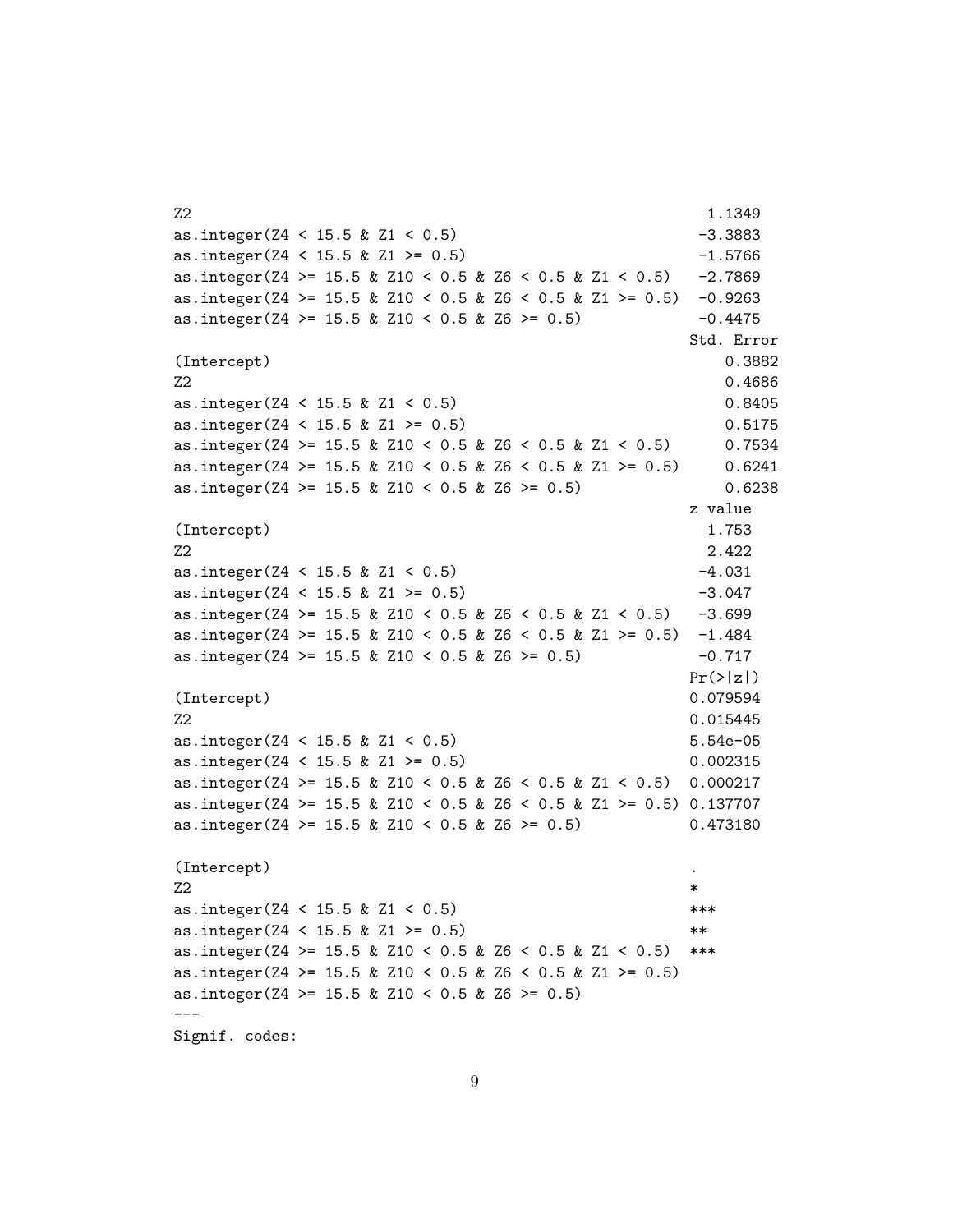<sup>0</sup> '\*\*\*' 0.001 '\*\*' 0.01 '\*' 0.05 '.' 0.1 ' ' <sup>1</sup>

```
(Dispersion parameter for binomial family taken to be 1)
```
Null deviance: 208.37 on 153 degrees of freedom Residual deviance: 165.03 on 147 degrees of freedom AIC: 179.03

```
Number of Fisher Scoring iterations: 5
> ## Plot the maximal tree and the BIC prunned tree
\rightarrow> par(mfrow = c(2,1))> plot(pltr.burn$tree, main = '', margin = 0.05)
> text(pltr.burn$tree, xpd = TRUE, cex = .4, col = 'blue')
> plot(pltr.burn_prun$tree$BIC, branch = .5, main = '', margin = 0.05)
> text(pltr.burn_prun$tree$BIC, xpd = TRUE, cex = .4, col = 'blue' )
```
- The underlying method behind the 'binomial' family above is a new one, different from those implemented inside the rpart package. The splitting criterion is based on a logistic deviance criterion considering the linear part as offset [\(Mbogning et al.](#page-23-0) [2014\)](#page-23-0).
- The child nodes of node x are always  $2x$  and  $2x + 1$ , to help in navigating the tree summary (compare the summary to the bottom figure [2\)](#page-10-0).
- They are many Items in the tree summary list:
	- the complexity table
	- the variable importance
	- the node number
	- the number of cases within the node
	- the number of events (number of cases with attribute 1) inside the node
	- the logistic intercept coefficient fitted inside the node, which represents the summary statistic of the node. This coefficient represents the predicted value of the node. that's the main difference with a conventional tree where the predicted value is the modal class of the node.
	- the logistic deviance of the previous model inside the node which is used as the splitting criterion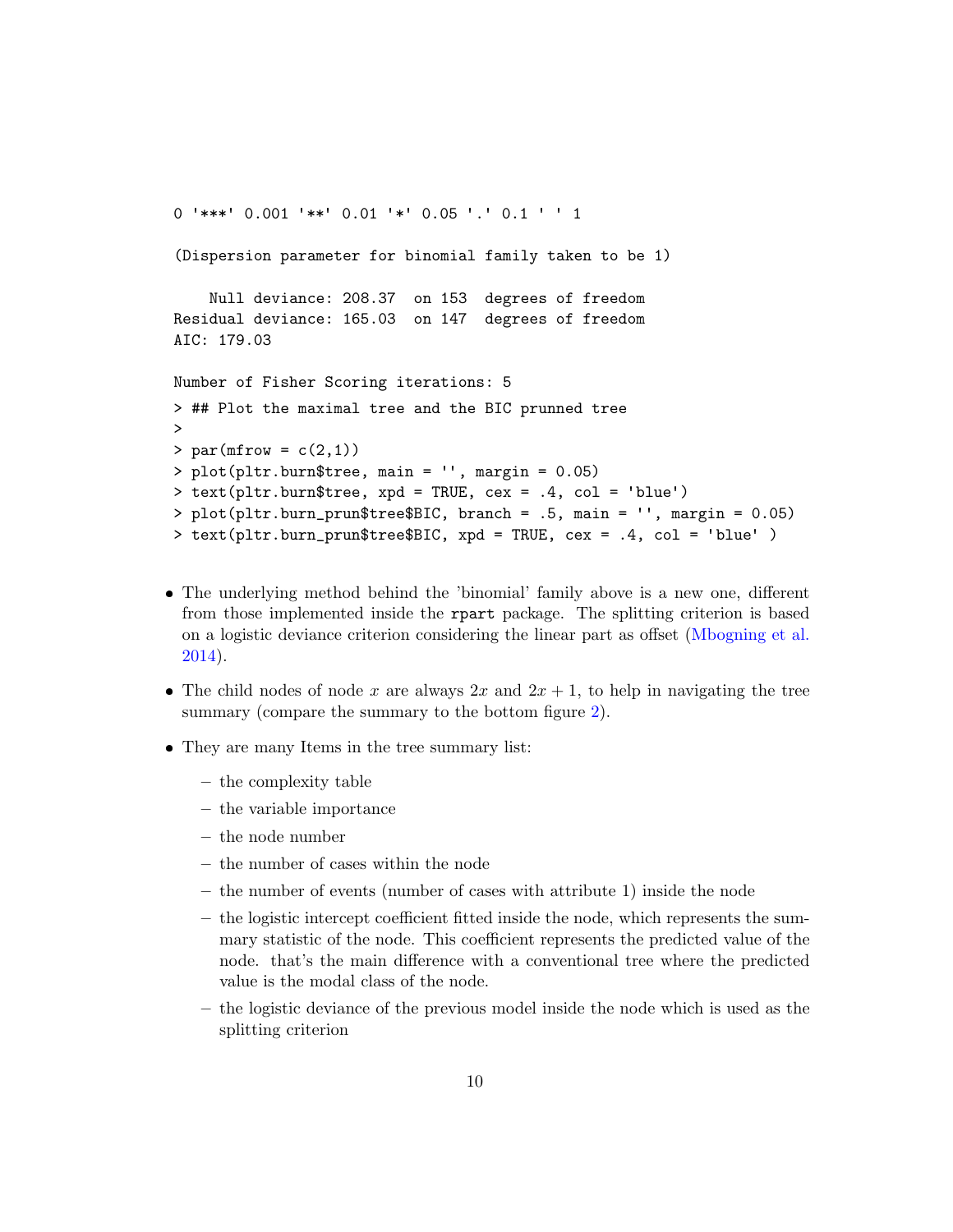

<span id="page-10-0"></span>Figure 2: The figure on the top is the maximal tree obtained with pltr.glm; the figure on the bottom is a pruned tree via a BIC criterion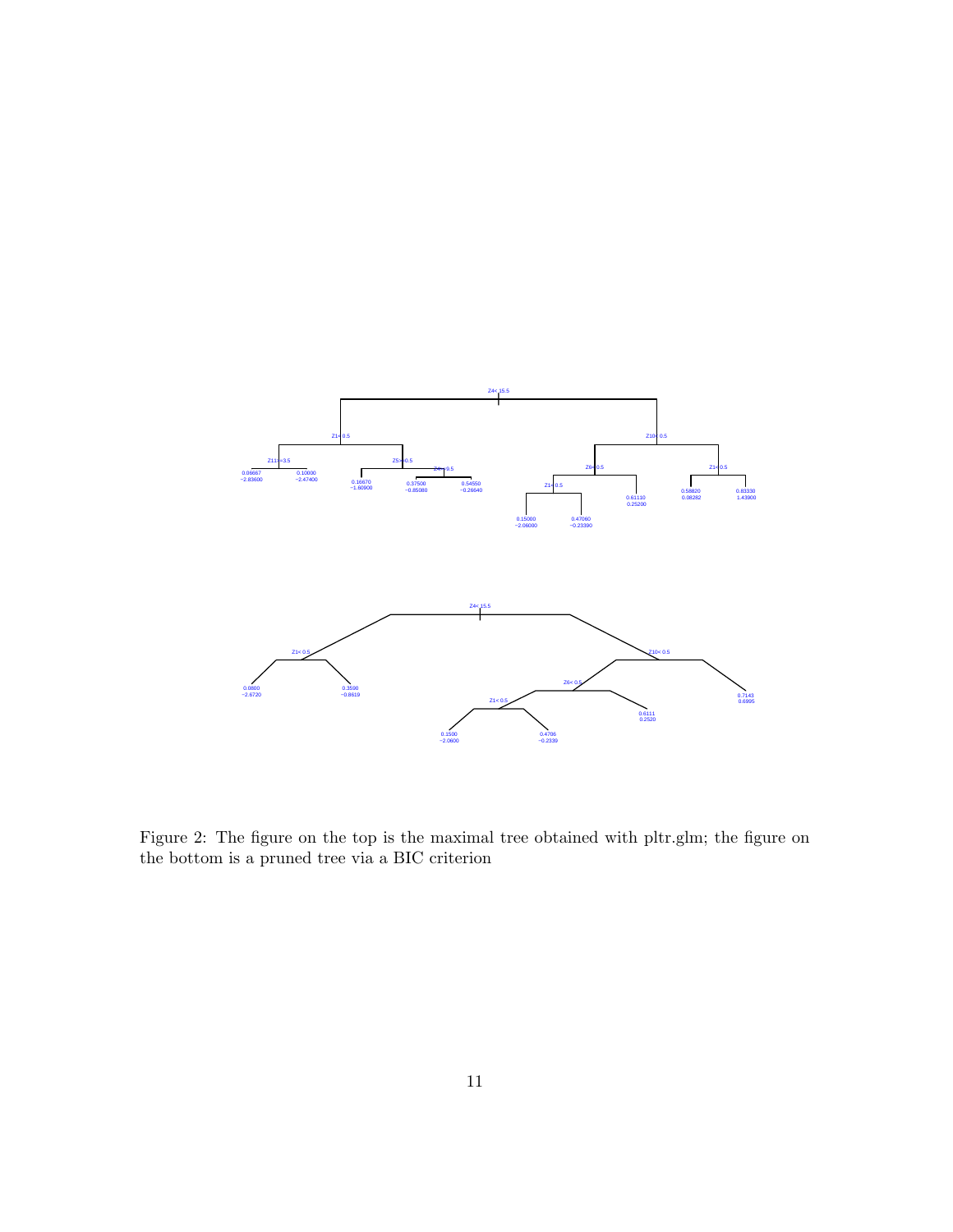- $\bullet$  \* indicates that the node is terminal.
- the first split is on the Percentage of total surface area burned  $(Z_4)$ . 64 individuals with  $Z_4$  < 15.5 go to the left while the remaining 90 go to the right. The split with the maximum number of events is always on the right.
- The improvement listed is the change in deviance for the split, ie.,  $D(parent)$   $(D(leftson) + D(rightson))$ , where D is the deviance operator. This is similar to a likelihood ratio test statistic.
- the other nodes can be described similarly.

For all the two models (tree with rpart (Fig [1\)](#page-4-0) and the tree with our proposed procedure (Fig [2\)](#page-10-0)), the first split is due to the percentage of total surface area burned ( $\zeta$  16.5%,  $>$ 16.5%) for repart and  $\approx$  15.5%,  $>$  15.5%) for the proposed method). The subsequent splits are different between patients having a high or low percentage of total surface area burned. The classical rpart model shows only one split whereas our proposed PLTR model shows two splits. With the exception of CART model where no split occurs, the subsequent split for the group of patients with a low percentage of area burned is due to the initial treatment (routine bathing/body cleansing). For high percentage of surface area burned, the split for the two models is due to the respiratory tract damage. Our proposed procedure identifies other splits due to the treatment and the buttock burns. In particular, we observed that the group of patients with a high percentage of surface area of body burned, without tract respiratory damage, buttock injury and without routine bathing shows a lower proportion of prophylactic antibiotics administration. This group is not detected by the original PLTR method. It is worth noting that the confounding factor  $Z2$  is significant with a higher proportion of prophylactic antibiotics administration among women.

The particularity of the PLTR model is that in addition with the tree part, the final model is a classical logistic model with new risk factors emerging from the tree part. The summary of the final logistic model is presented within the R code above. We can see for example that the new risk factor constituted by individuals sharing the attributes  $Z4 < 15.5$ and  $Z_1$  < 0.5 is highly significant (although naively due to randomness) w.r.t the reference leaf. Similar interpretation can be made for other factors.

### <span id="page-11-0"></span>5 Compute the generalization error of the procedure

We can further compute the generalization error of the procedure. This can be computed via the function best.tree.CV which can also provide the best tree based on a K-fold cross-validation procedure.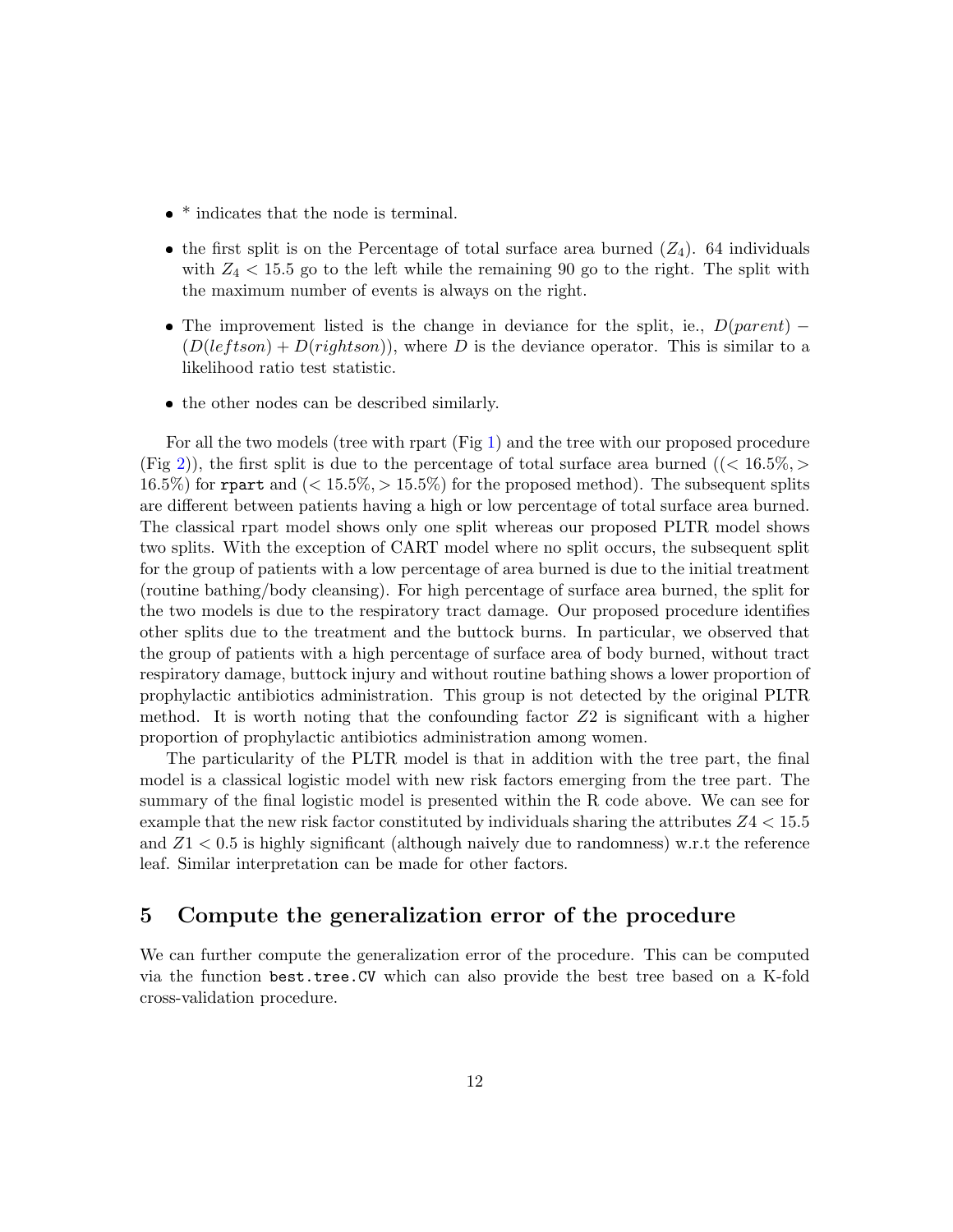```
> set.seed(150)
> pltr.burn_CV <- best.tree.CV(pltr.burn$tree, burn, Y.name, X.names,
                    G.names, family = family, args.rpart = args.rpart,
                    epsi = 0.001, iterMax = 15, iterMin = 8, ncv = 10,
                    verbose = FALSE)
Max tree size 10 reached
Max tree size 10 reached
Max tree size 10 reached
> pltr.burn_CV$CV_ERROR
[[1]]
[1] 0.3515789
\lceil[2]]
[1] 0.3729825 0.3649123 0.3677193 0.3810526 0.3810526
[6] 0.3624561 0.3663158 0.3515789 0.3649123
> Bic_size <- sum(pltr.burn_prun$tree$BIC$frame$var == '<leaf>')
> ## Bic_size <- tree_select$best_index[[1]]
>
> CV_ERROR_BIC <- pltr.burn_CV$CV_ERROR[[2]][Bic_size]
> CV_ERROR_BIC
[1] 0.3624561
```
The generalization error of the procedure using the BIC criterion is computed as presented in the previous r code.

# <span id="page-12-0"></span>6 Test the joint effect of the selected tree while adjusting for confounders.

We can also test the joint effect of the selected tree after adjusting for the confounding variable

```
> ## Use only one worker on a window plateform.
>
> args.parallel = list(numWorkers = 10, type = "PSOCK")
> index = Bic_size
> p_value <- p.val.tree(xtree = fit_pltr$tree, data_pltr, Y.name, X.names,
              G.names, B = 1000, argsَ  , <math>parts = args. rpart, epsi = 1e-3,
               iterMax = 15, iterMin = 8, family = family, LB = FALSE,
```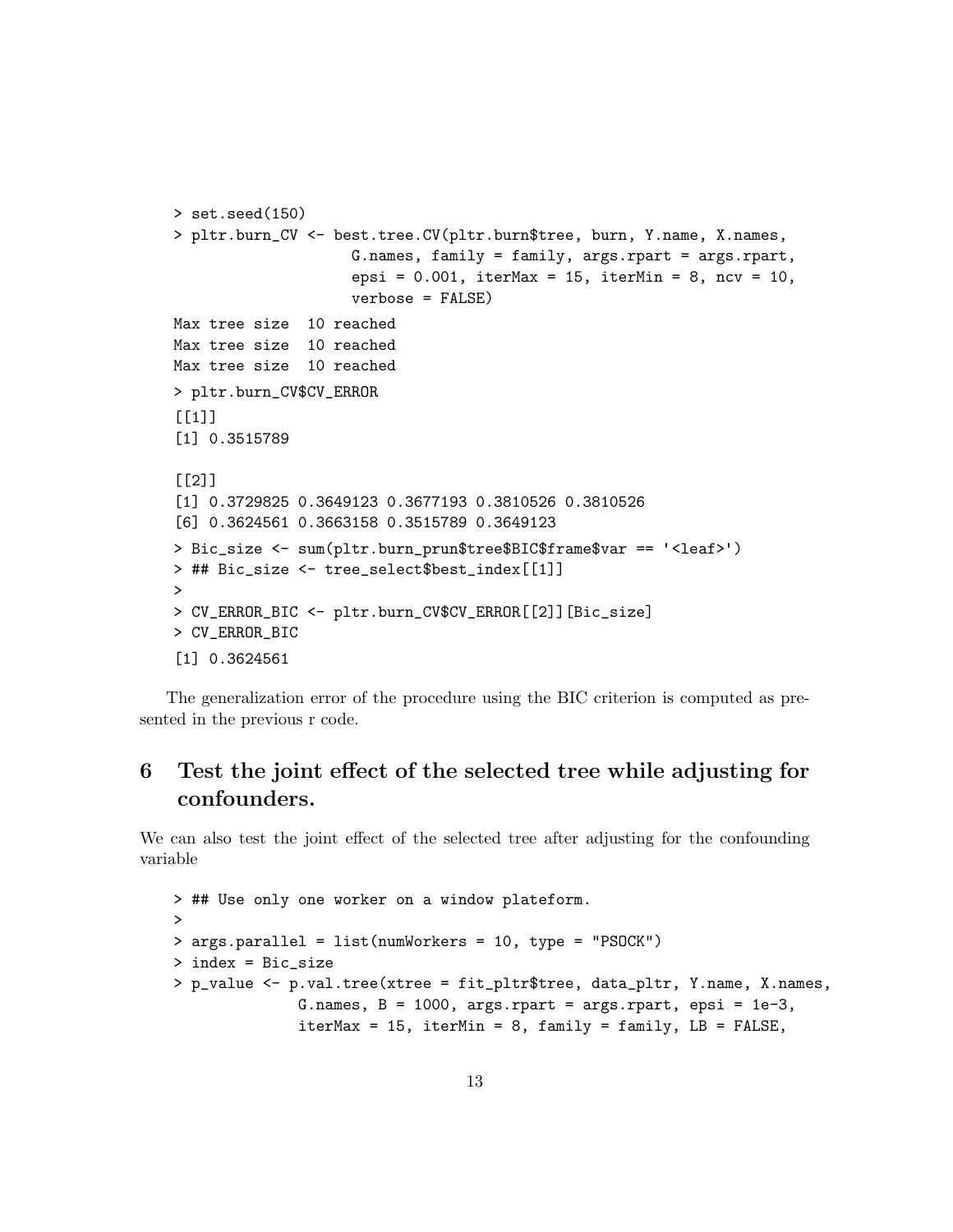```
args.parallel = args.parallel, index = index, verbose =
              FALSE)
> p_value$P.value
```
# <span id="page-13-0"></span>7 Bagging a set of PLTR models

The high variability of the tree within the PLTR model can result in an unstable selected model. An ensemble method such as Bagging can stabilize the predictor. The user are encouraged to read the paper of [\(Mbogning et al. 2015\)](#page-23-2) for a more thorough explanation about the procedure.

A flowchart of the bagging procedure related to the PLTR model is as follow:

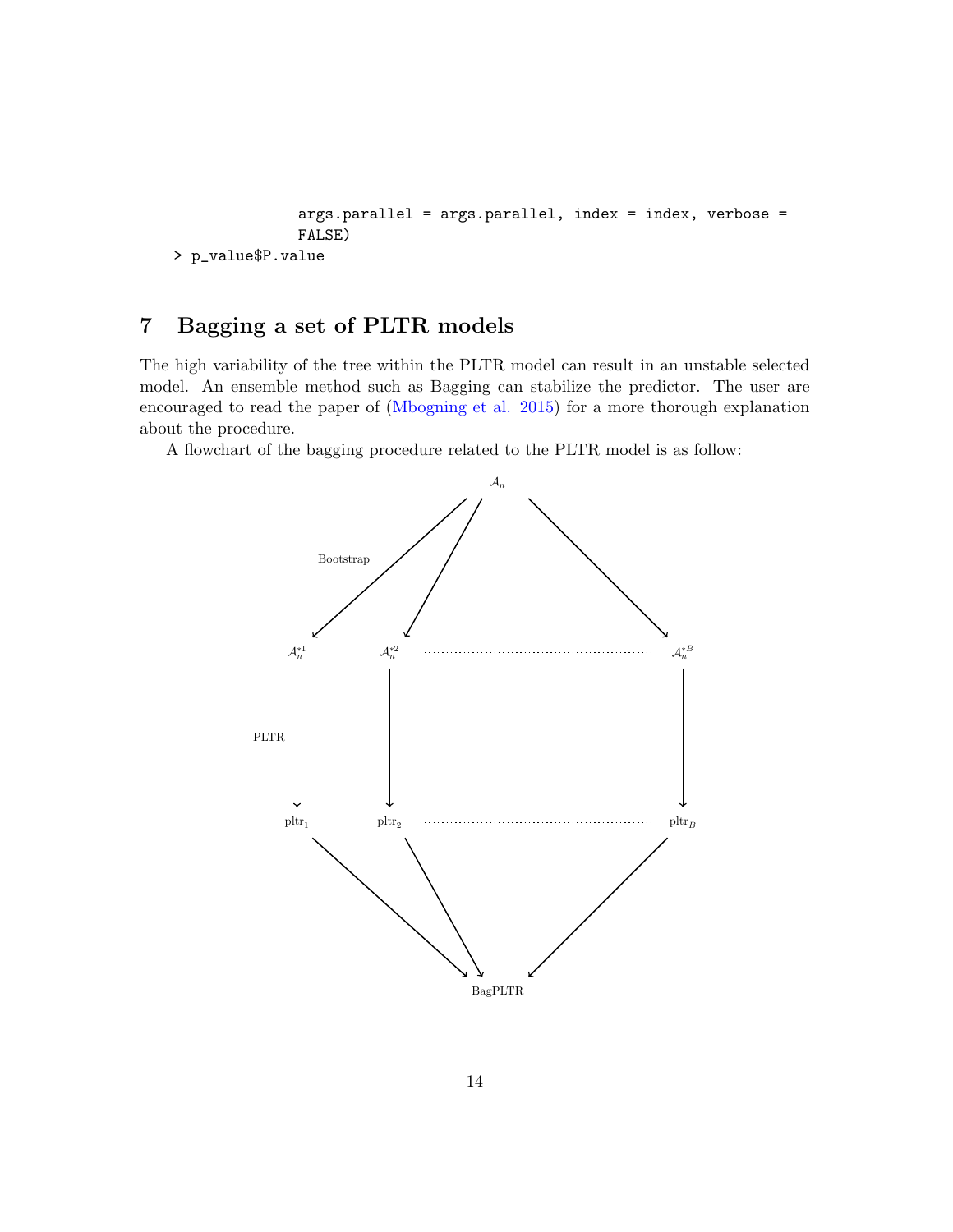```
> ## ?bagging.pltr
> set.seed(250)
> Bag.burn <- bagging.pltr(burn, Y.name, X.names, G.names, family,
                args.rpart,epsi = 0.01, iterMax = 4, iterMin = 3,Bag = 20, verbose = FALSE, doprune = FALSE)
ncores = 1 for bagging trees !
> ## The thresshold values used
>
> Bag.burn$CUT
 [1] 0.0 0.1 0.2 0.3 0.4 0.5 0.6 0.7 0.8 0.9 1.0
> ##The set of PLTR models in the bagging procedure
\rightarrow> PLTR_BAG.burn <- Bag.burn$Glm_BAG
> ##The set of trees in the bagging procedure
>
> TREE_BAG.burn <- Bag.burn$Tree_BAG
> ## Look for the variability of trees in the bagging sequence
>
> par(mfrow = c(3,2))> plot(TREE_BAG.burn[[1]], branch = .5, main = '', margin = 0.05)
> text(TREE_BAG.burn[[1]], xpd = TRUE, cex = .6)
> plot(TREE_BAG.burn[[2]], branch = .5, main = '', margin = 0.05)
> text(TREE_BAG.burn[[2]], xpd = TRUE, cex = .6)
> plot(TREE_BAG.burn[[3]], branch = .5, main = '', margin = 0.05)
> text(TREE_BAG.burn[[3]], xpd = TRUE, cex = .6)
> plot(TREE_BAG.burn[[4]], branch = .5, main = '', margin = 0.05)
> text(TREE_BAG.burn[[4]], xpd = TRUE, cex = .6)
> plot(TREE_BAG.burn[[5]], branch = .5, main = '', margin = 0.05)
> text(TREE_BAG.burn[[5]], xpd = TRUE, cex = .6)
> plot (TREE_BAG.burn[[6]]), branch = .5, main = '', margin = 0.05)
> text(TREE_BAG.burn[[6]], xpd = TRUE, cex = .6)
```
# Prediction using the bagged pltr predictor

```
> ## Use the bagging procedure to predict new features
> # ?predict_bagg.pltr
>
```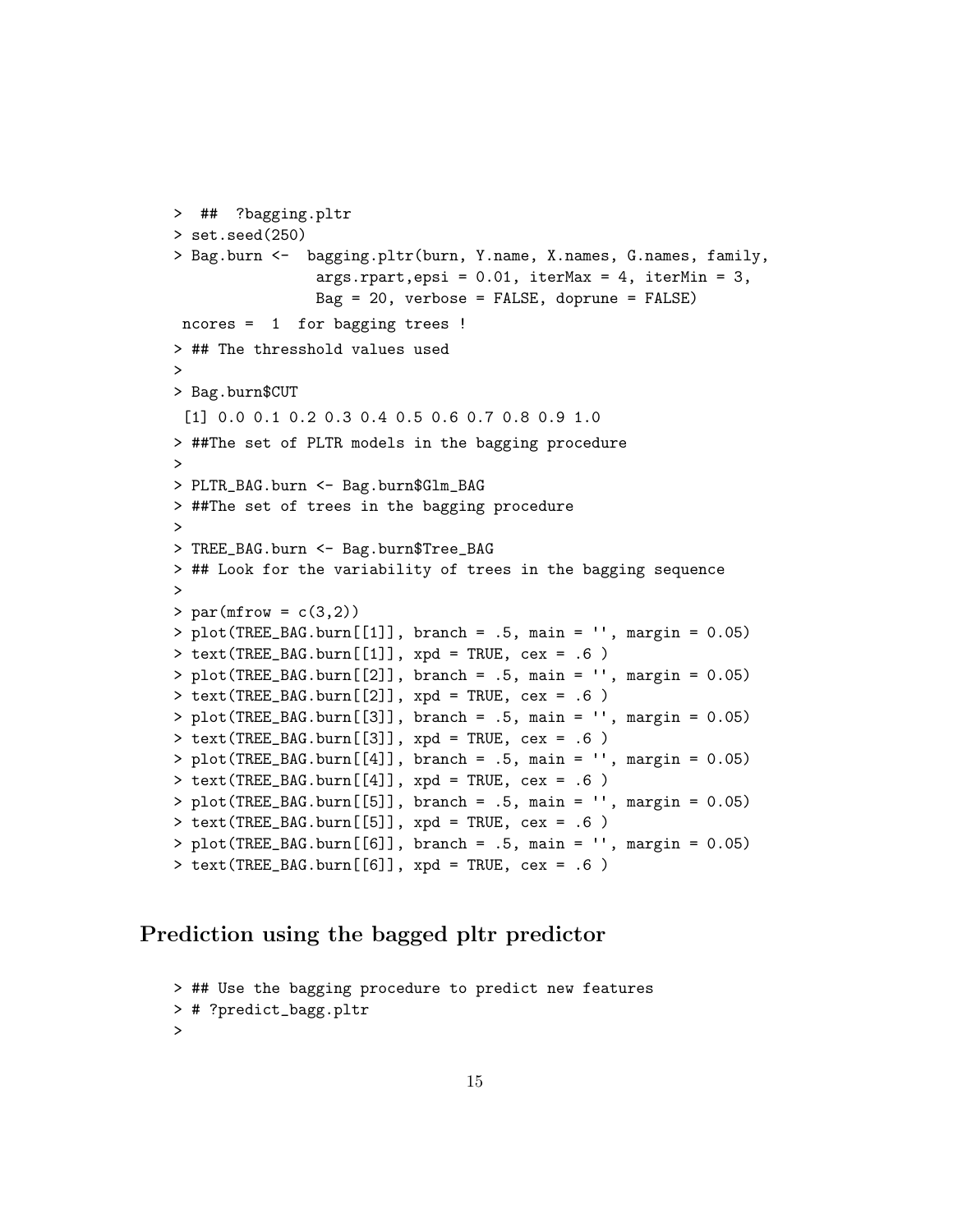

Figure 3: set of the first 6 trees within the bagging predictor: The trees seem to fluctuate with the sample considered during the resampling step.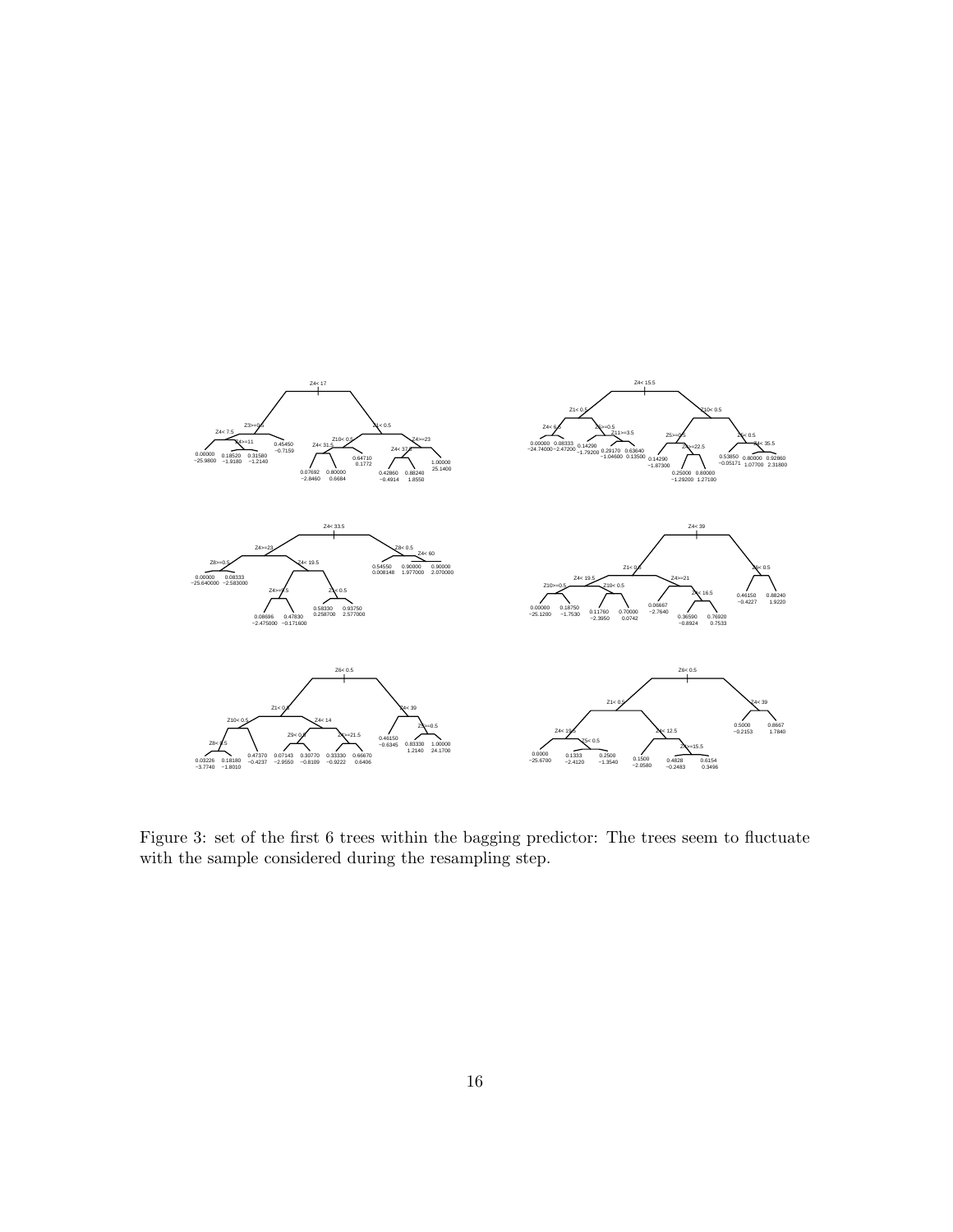```
> Pred_Bag.burn <- predict_bagg.pltr(Bag.burn, Y.name, newdata = burn,
                  type = "response", thresshold = seq(0, 1, by = 0.1))
> ## The confusion matrix for each thresshold value using the majority vote
>
> Pred_Bag.burn$CONF1
$CUT1
              Observed Class
Predicted Class 0 1
              1 91 63
$CUT2
              Observed Class
Predicted Class 0 1
             0 25 2
              1 66 61
$CUT3
              Observed Class
Predicted Class 0 1
             0 46 5
              1 45 58
$CUT4
              Observed Class
Predicted Class 0 1
             0 64 12
              1 27 51
$CUT5
              Observed Class
Predicted Class 0 1
             0 73 17
              1 18 46
$CUT6
              Observed Class
Predicted Class 0 1
             0 80 23
              1 11 40
```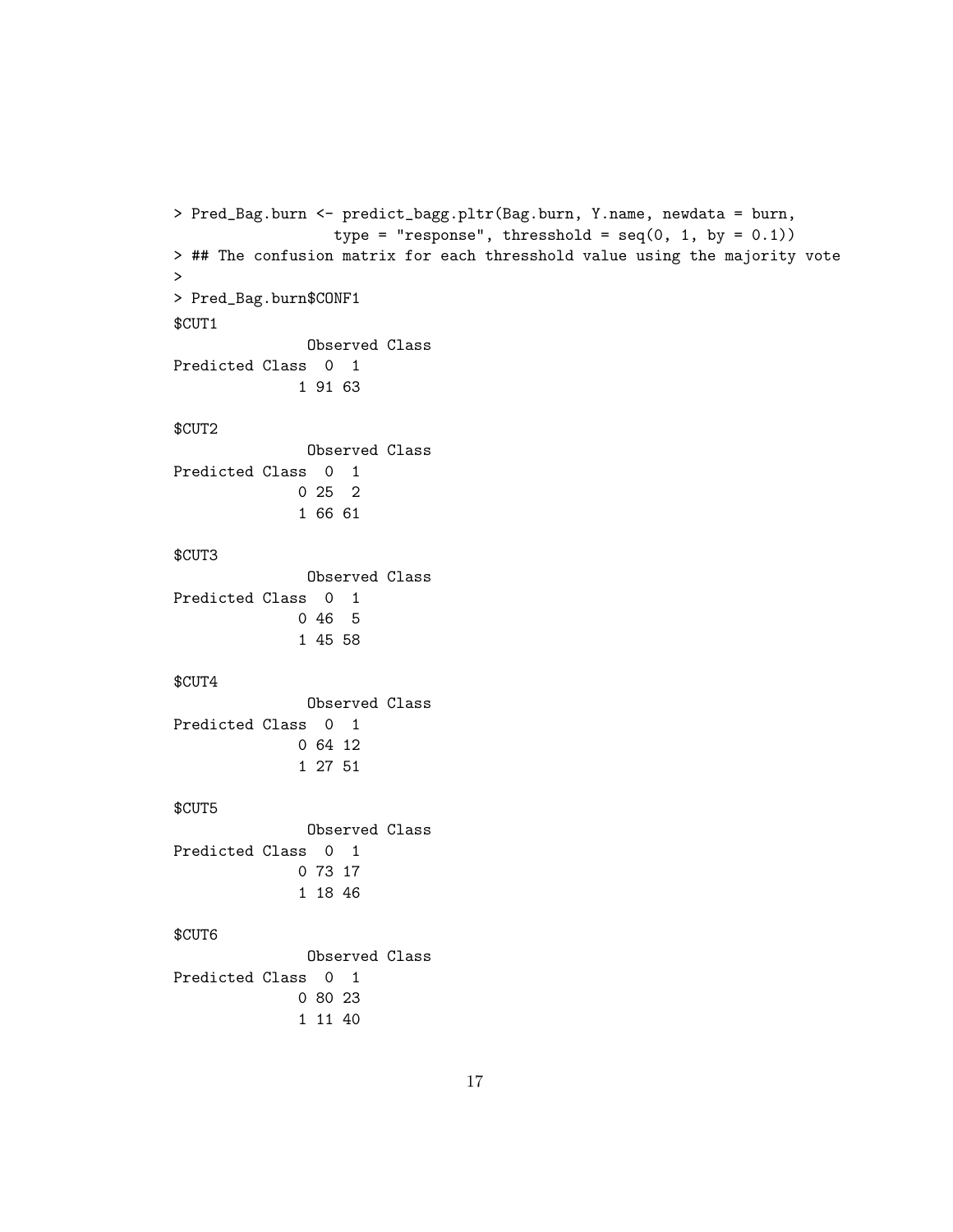\$CUT7 Observed Class Predicted Class 0 1 0 85 29 1 6 34 \$CUT8 Observed Class Predicted Class 0 1 0 90 42 1 1 21 \$CUT9 Observed Class Predicted Class 0 1 0 91 50 1 0 13 \$CUT10 Observed Class Predicted Class 0 1 0 91 58 1 0 5 \$CUT11 Observed Class Predicted Class 0 1 0 91 63 > ## The prediction error for each thresshold value > > Pred\_err.burn <- Pred\_Bag.burn\$PRED\_ERROR1 > Pred\_err.burn CUT1 CUT2 CUT3 CUT4 CUT5 CUT6 0.5909091 0.4415584 0.3246753 0.2532468 0.2272727 0.2207792 CUT7 CUT8 CUT9 CUT10 CUT11 0.2272727 0.2792208 0.3246753 0.3766234 0.4090909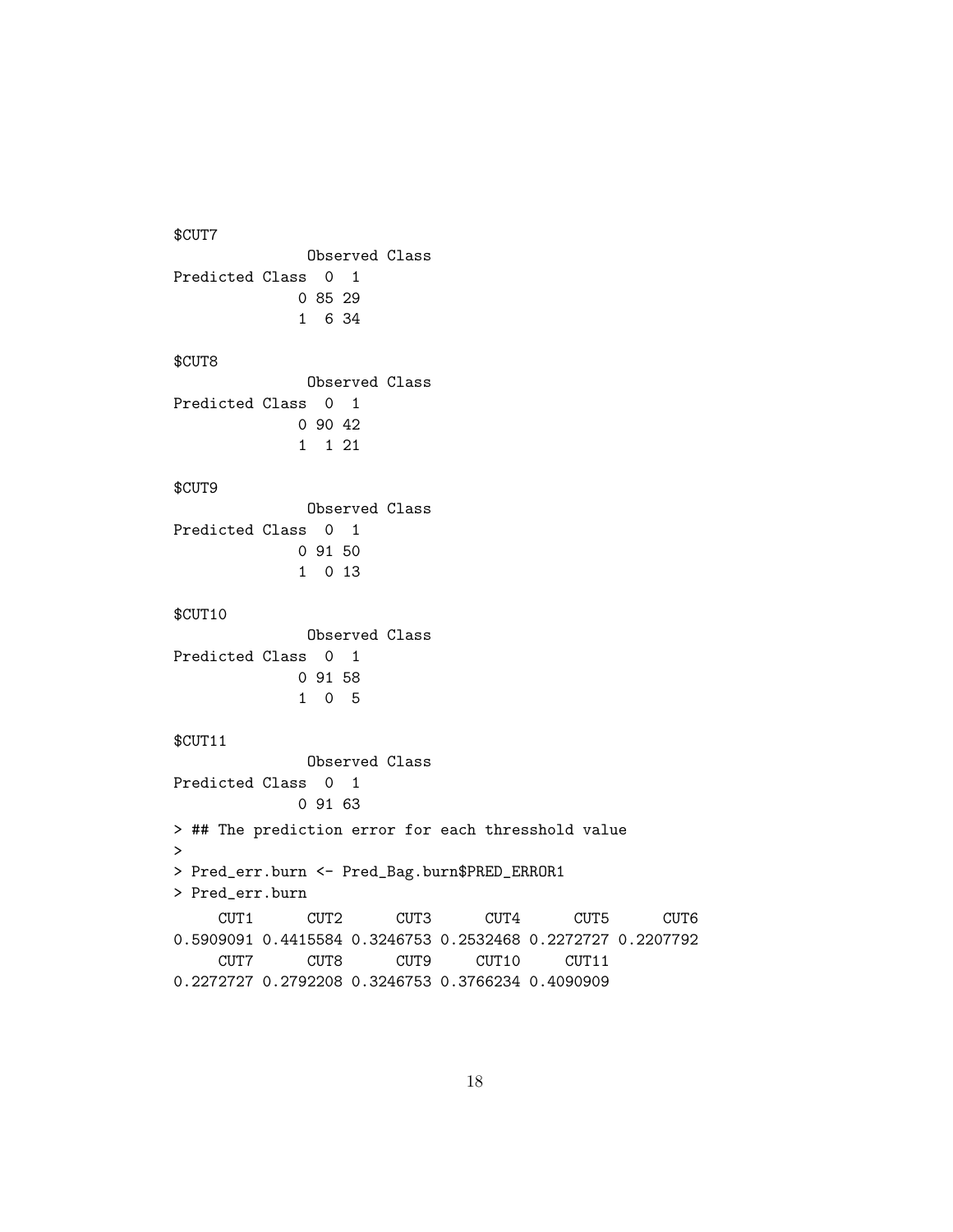# Compute the variable importances of the bagging procedure

Several scores for variable importance are proposed [\(Mbogning et al. 2015\)](#page-23-2). Among them,

- the Permutation Importance Score (PIS)
- the Deviance Importance Score (DIS)
- the Depth Deviance Importance Score (DDIS)
- the minimal depth score

```
> Var_Imp_BAG.burn <- VIMPBAG(Bag.burn, burn, Y.name)
> ## Importance score using the permutaion method for each thresshold value
>
> Var_Imp_BAG.burn$PIS
$CUT1
Z1 Z10 Z3 Z4 Z11 Z5 Z8 Z6 Z9 Z7
 0 0 0 0 0 0 0 0 0 0
$CUT2
        Z4 Z1 Z5 Z8
2.788966e-02 2.090240e-02 9.517687e-03 5.133742e-03
        Z6 Z7 Z10 Z9
2.358582e-03 2.037037e-03 2.689759e-04 3.189793e-05
       Z11 Z3
0.000000e+00 -8.771930e-04
$CUT3
       Z4 Z10 Z1 Z5
0.026877860 0.020940838 0.019406565 0.008261934
       Z8 Z6 Z11 Z7
0.003409091 0.003267673 0.001851852 0.001111111
       Z3 Z9
-0.001941023 -0.002695375
$CUT4
        Z4 Z10 Z1 Z7
0.0437317845 0.0392967484 0.0219625674 0.0011111111
       Z11 Z6 Z3 Z50.0009259259 -0.0009794021 -0.0010638298 -0.0022891915
```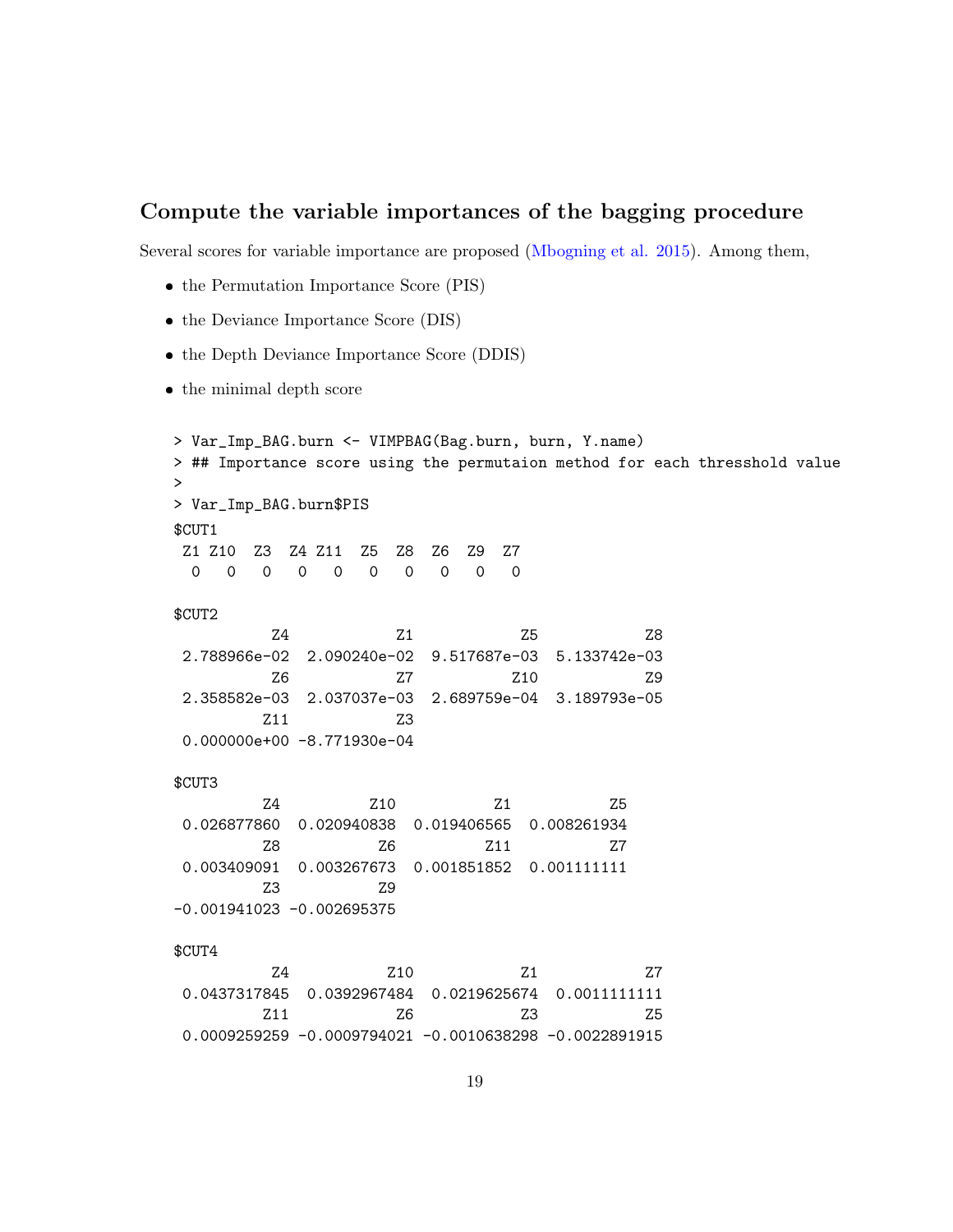Z8 Z9 -0.0052707419 -0.0069326629

\$CUT5

|    | 7.1 | 7.10                                                                      | 7.4  |
|----|-----|---------------------------------------------------------------------------|------|
|    |     | 0.0519408698  0.0392416639  0.0244296635  0.0011111111                    |      |
| 79 | 7.6 | 73                                                                        | 7.11 |
|    |     | $0.0009259259 \quad 0.0000000000 \quad -0.0010499164 \quad -0.0042372881$ |      |
|    |     | 78                                                                        | 7.5  |
|    |     | -0.0069388398 -0.0079342188                                               |      |

#### \$CUT6

| 7.3 | 7.1 | 7.10                                                    | 7.4  |
|-----|-----|---------------------------------------------------------|------|
|     |     | $4.985325e-02$ 3.589607e-02 1.864394e-02 0.000000e+00   |      |
| 79  | 7.6 | 7.7                                                     | 7.11 |
|     |     | $0.000000e+00$ 0.000000e+00 -2.950828e-05 -4.237288e-03 |      |
|     |     | 7.5                                                     | 7.8  |
|     |     | -5.390359e-03 -6.841374e-03                             |      |

### \$CUT7

| 76  | 7.10 | 7.1                                                                     | 7.4  |
|-----|------|-------------------------------------------------------------------------|------|
|     |      | $0.0520975343 \quad 0.0297708966 \quad 0.0275468122 \quad 0.0027884544$ |      |
| 7.7 | 7.9  | 7.3                                                                     | 7.11 |
|     |      |                                                                         |      |
|     |      | 7.8                                                                     | 75   |
|     |      | -0.0049744591 -0.0053606238                                             |      |

### \$CUT8

| $0.0459021521$ 0.0246276658 0.0217340742 0.0120744814<br>73<br>75<br>7.11<br>78<br>77<br>$0.0000000000 - 0.0045131662$ | 7.4 | 7.10 | 7.1 | 7.6 |
|------------------------------------------------------------------------------------------------------------------------|-----|------|-----|-----|
|                                                                                                                        |     |      |     |     |
|                                                                                                                        |     |      |     | 7.9 |
|                                                                                                                        |     |      |     |     |
|                                                                                                                        |     |      |     |     |
|                                                                                                                        |     |      |     |     |

### \$CUT9

| 76. | 7.1  | 7.10                                                            | 74  |
|-----|------|-----------------------------------------------------------------|-----|
|     |      | $3.901072$ e-02 $2.246424$ e-02 $1.354892$ e-02 $1.046158$ e-02 |     |
| 79  | 7.11 | 73.                                                             | 7.5 |
|     |      | $2.507531e-04$ 0.000000e+00 0.000000e+00 0.000000e+00           |     |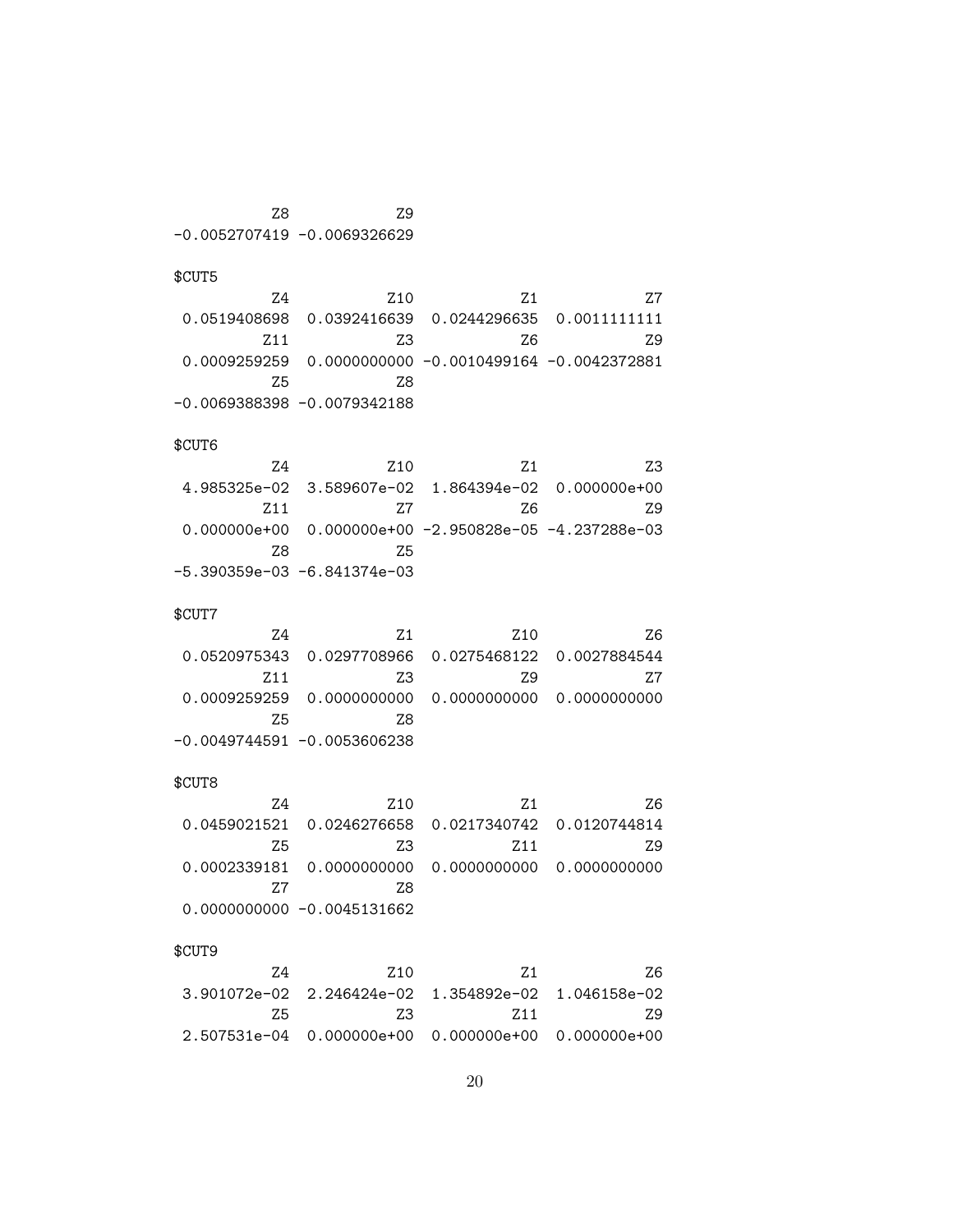Z7 Z8 0.000000e+00 -2.973536e-05 \$CUT10 Z4 Z10 Z1 Z6 2.297724e-02 1.031475e-02 9.293793e-03 7.450489e-03 Z5 Z3 Z11 Z9 2.507531e-04 0.000000e+00 0.000000e+00 0.000000e+00 Z7 Z8 0.000000e+00 -2.973536e-05 \$CUT11 Z1 Z10 Z3 Z4 Z11 Z5 Z8 Z6 Z9 Z7 0 0 0 0 0 0 0 0 0 0  $> par(mfrow=c(1,3))$ > barplot(Var\_Imp\_BAG.burn\$PIS\$CUT5, main = 'PIS', horiz = TRUE, las = 1, cex.names = .8, col = 'lightblue') > barplot(Var\_Imp\_BAG.burn\$DIS, main = 'DIS', horiz = TRUE, las = 1,  $cex.name = .8, col = 'grey')$ > barplot(Var\_Imp\_BAG.burn\$DDIS, main = 'DDIS', horiz = TRUE, las = 1, cex.names = .8, col = 'purple')

compute the AUC of the Bagged predictor based on OOB samples

```
> auc_BAG_oob <- bag.aucoob(Bag.burn, burn, Y.name)
> ## AUC of the predictor on OOB samples
>
> auc_BAG_oob$AUCOOB
[1] 0.6735566
> ## Plot the ROC curve of the predictor based on OOB samples
\mathbf{v}> par(mfrow=c(1, 1))> plot(auc_BAG_oob$FPR, auc_BAG_oob$TPR, type = 'b', lty = 3, col = 'blue',
       xlab = 'false positive rate', ylab = 'true positive rate')
> legend(0.7, 0.3, sprintf('%3.3f', auc_BAG_oob$AUCOOB), lty = c(1, 1),
         1wd = c(2.5, 2.5), col = 'blue', title = 'AUC')
```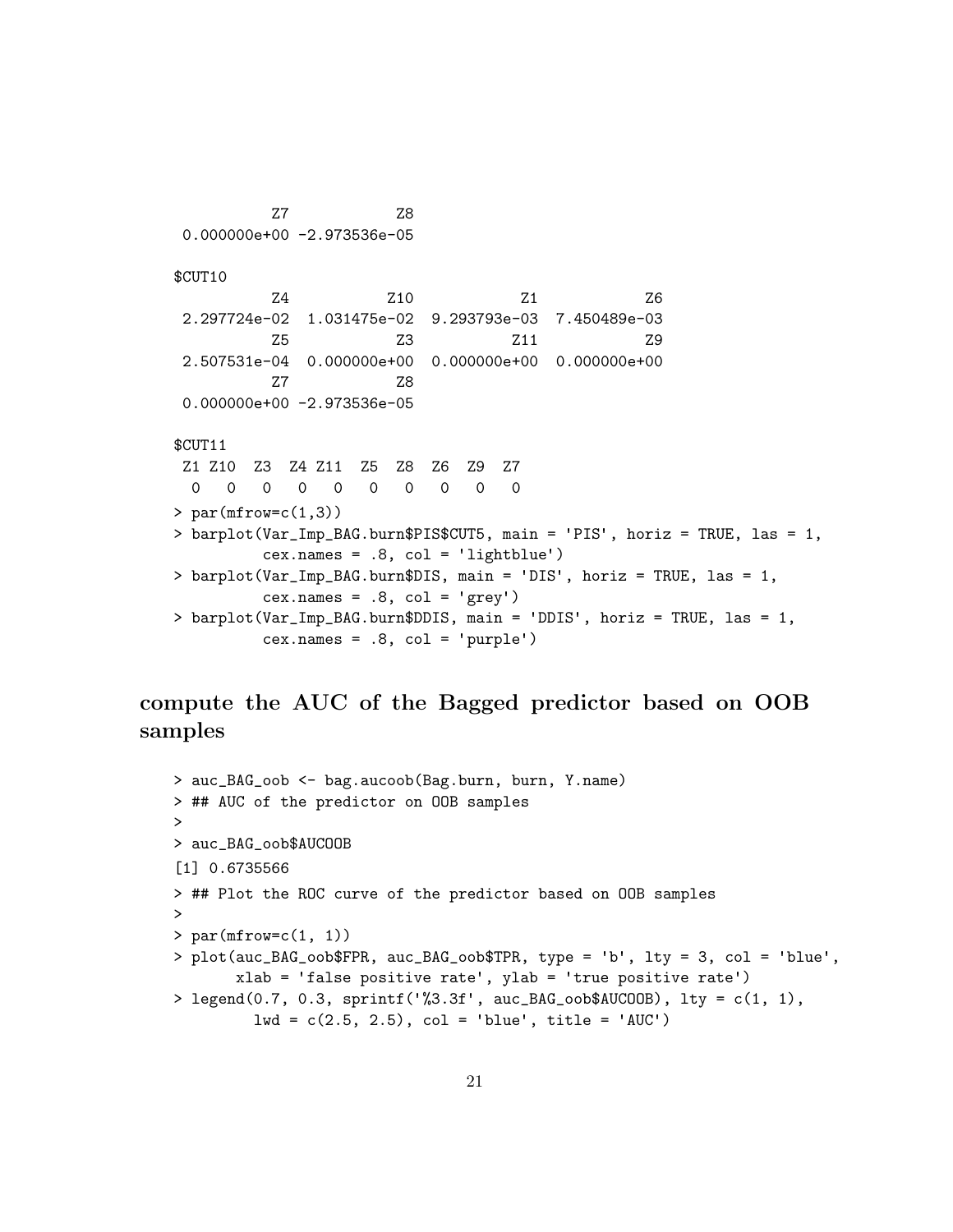

Figure 4: Variable importances using the bagging procedure on the burn dataset: The permutation importance score (PIS on the left), the deviance importance score (DIS on the middle) and the depth deviance importance score (DDIS on the right).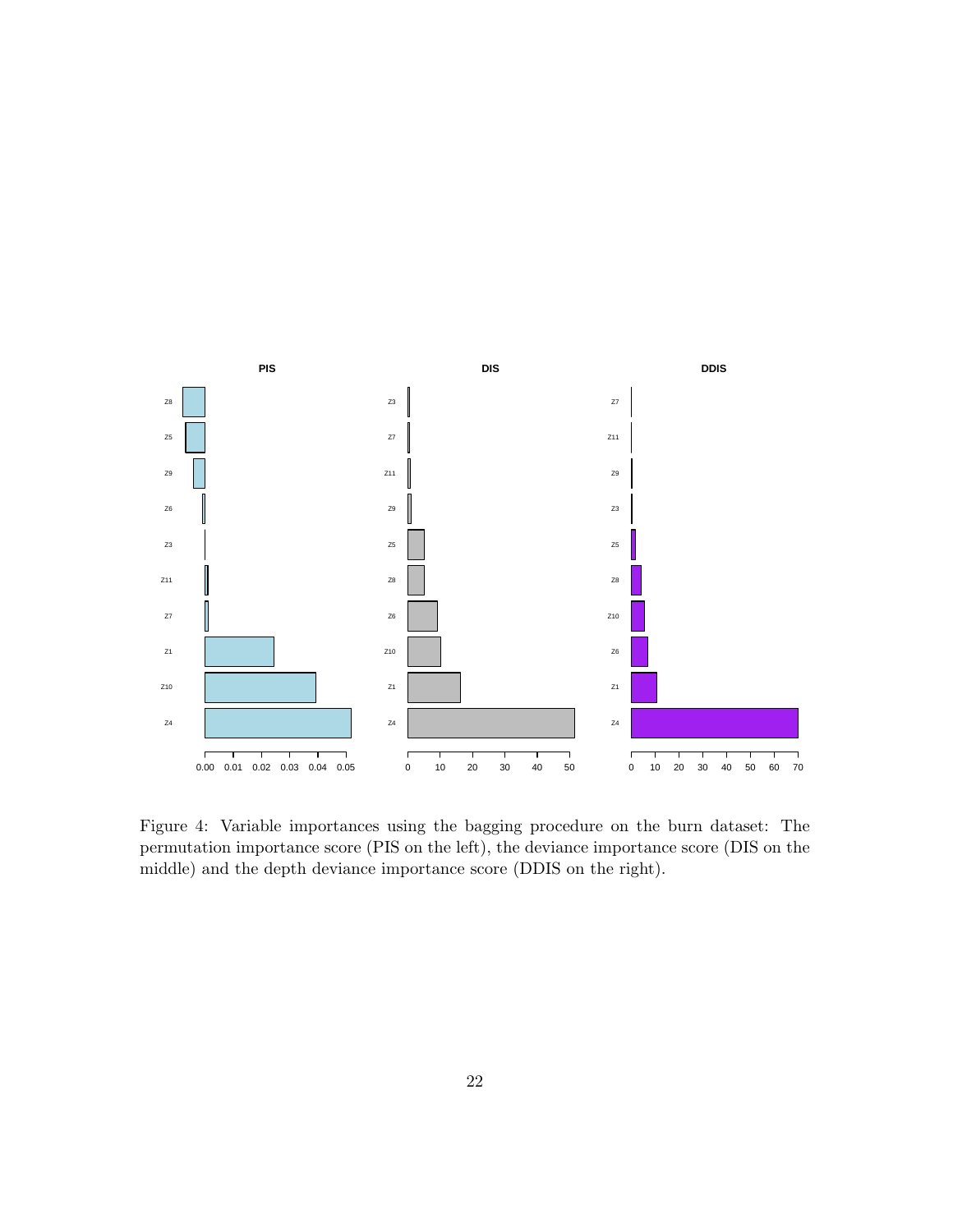

Figure 5: Roc curve with AUC of the Bagged predictor using OOB samples.